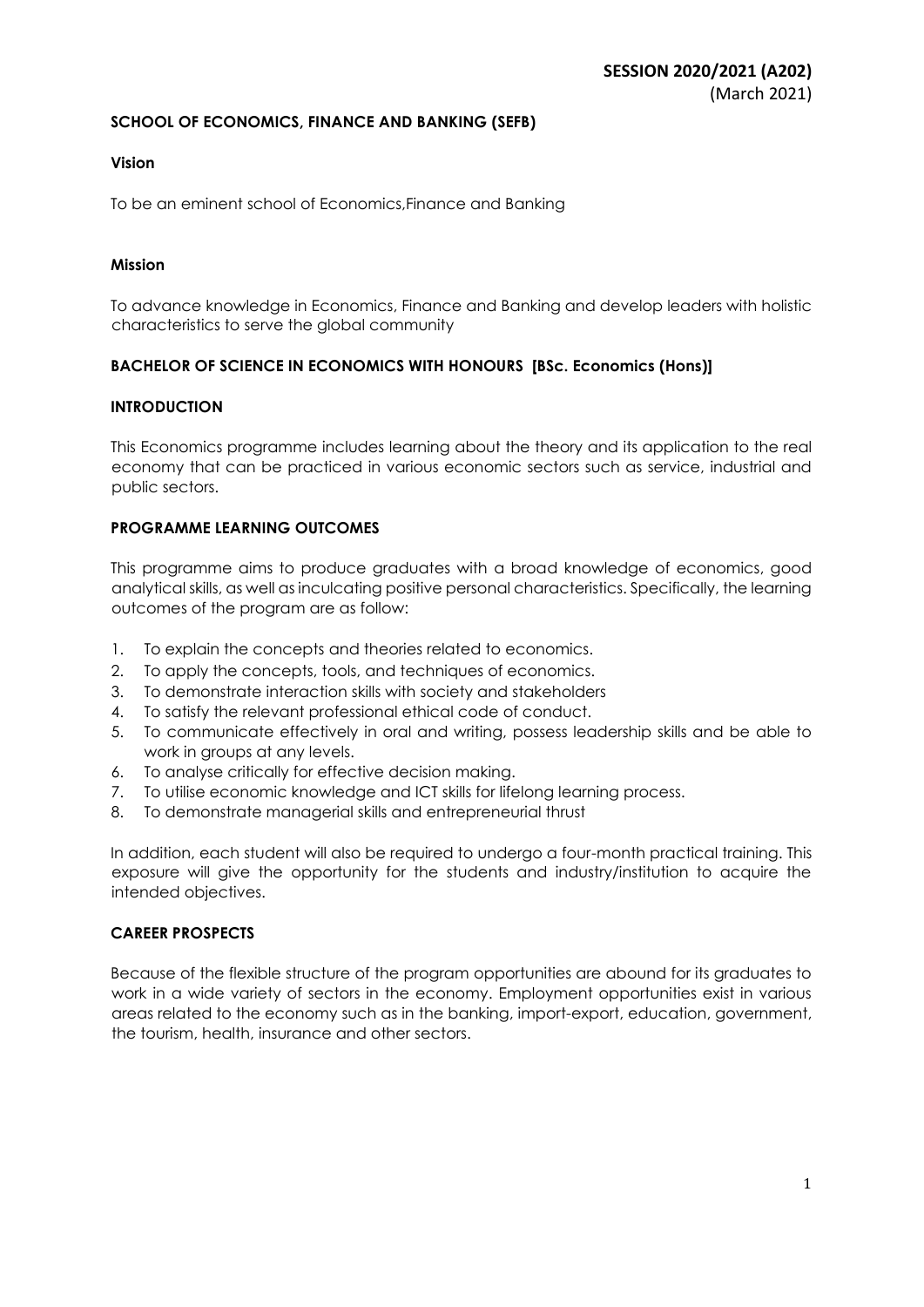#### **DEAN - SCHOOL OF ECONOMICS, FINANCE AND BANKING**

Prof. Dr. Russayani Ismail BEc (Hons) (UIA), MSc, PhD (Exeter) E-mail: rus1140@uum.edu.my

### **DEPUTY DEAN - SCHOOL OF ECONOMICS, FINANCE AND BANKING**

Dr. Diara Md. Jadi BBA (Fin)(UUM), MSc. (Insurance & Risk Management)(City Uni.), Pg.Dip (Research Methods)(Uni. of Bradford), PhD (Management)(Uni. of Bradford), CFP. Email : diara@uum.edu.my

#### **HEAD OF DEPARTMENT – ECONOMICS AND AGRIBUSINESS MANAGEMENT**

Dr. Zalina Zainal BEc (Hons) (UUM), MEc, PhD (UKM) E-mail: z.zainal@uum.edu.my

#### **PROGRAMME COORDINATOR – ECONOMICS**

Dr. Wan Roshidah Fadzim BEc (Hons) (UUM), MEc (UPM), PhD (UUM) E-mail: wanroshidah@uum.edu.my

#### **PROGRAMME COORDINATOR – AGRIBUSINESS MANAGEMENT**

Dr. Rozana Samah B.Sc. Agribusiness Management (UUM), M.Sc. Aquaculture (UMT), PhD (UUM) E-mail: rozana.samah@uum.edu.my

### **PROFESSOR**

Prof. Dr. Lim Hock Eam BEc (Hons) (UUM), MSc (Univ. College, London), PhD (Monash) E-mail: lheam@uum.edu.my

Prof. Dr. Mohd Zaini B Abd Karim Dip. Agric, BSc (Hons) (UPM), B. Resources Economics (UPM), MEc (Warwick), Dip. Econ (Econ. Inst. Colorado), PhD (Arkansan) E-mail: [zaini500@uum.edu.my](mailto:zaini500@uum.edu.my)

Prof. Dr**.** Nor'Aznin Abu Bakar BA, MSc (Portland), PhD (Surrey) E-mail: noraznin@uum.edu.my

Prof. Dr. Roslan Abdul Hakim BSc Agribusiness (Iowa State), MEc (UKM), PhD (Wales) E-Mail: ahroslan@uum.edu.my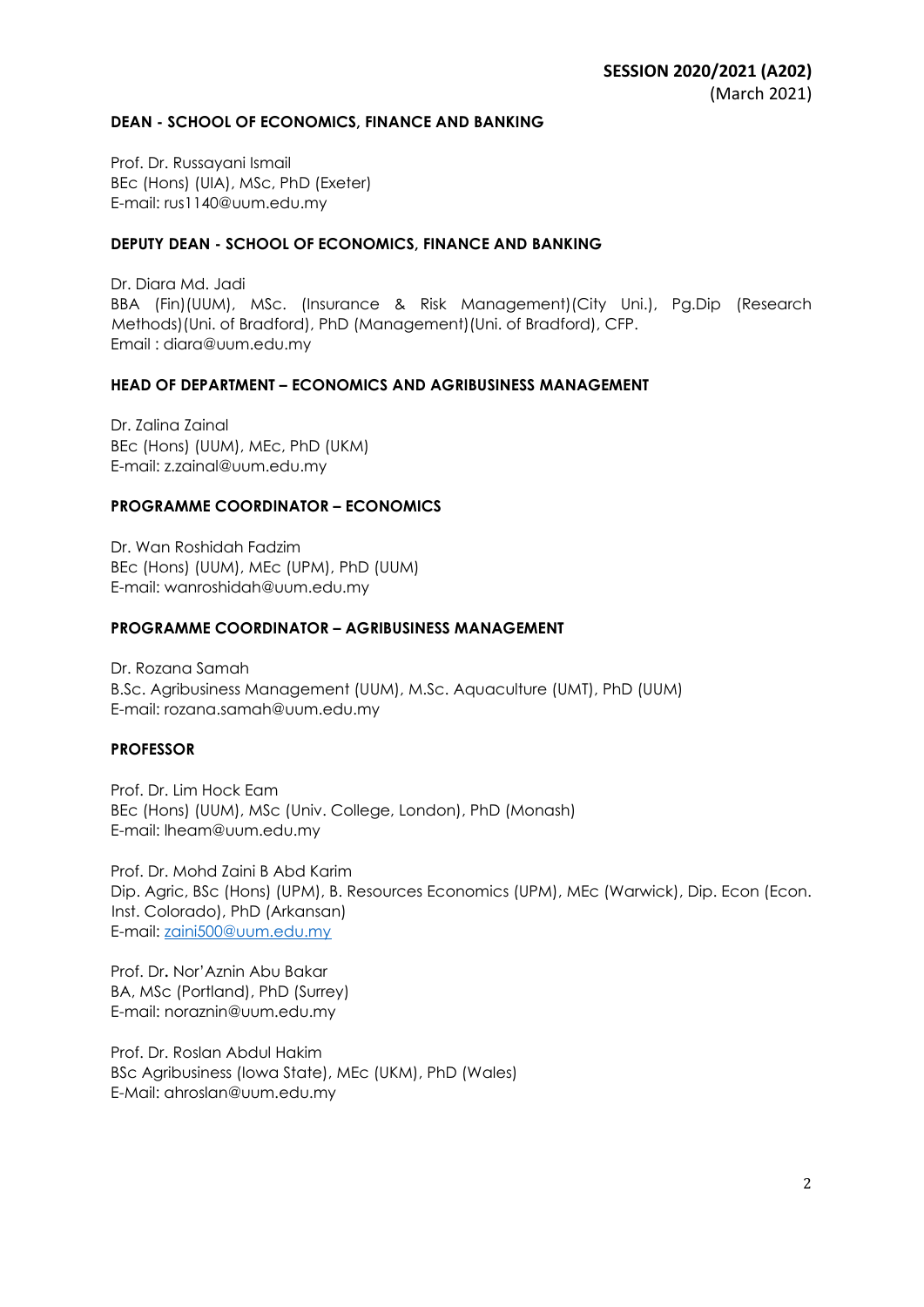Prof. Dr. Russayani Ismail BEc (Hons) (UIA), MSc, PhD (Exeter) E-mail: rus1140@uum.edu.my

Prof. Dr. Sallahuddin Hassan Dip. Agric, BSc (Hons) (UPM), MPA (USC), MA (Tennessee), PhD (Malaya), Dip. Econ (Econ. Inst. Colorado), Dip. Penulisan (DBP-PLM) E-mail: din636@uum.edu.my

## **ASSOCIATE PROFESSOR**

Assoc. Prof. Dr. Bakti Hasan Basri BEc (Hons) (UUM), MEc (Malaya), PhD (Newcastle) E-mail: bakti@uum.edu.my

Assoc.Prof Dr. Cheah Yong Kang B.Soc.Sc., M.Ec.Mgmt. (USM), PhD (Malaya) E-mail: yong@uum.edu.my

Assoc. Prof. Dr. Hussin Abdullah Dip. Educ (MPT), BEc, MBA (UKM), PhD (UPM) E-mail: ahussin@uum.edu.my

Assoc. Prof. Dr. Irwan Shah Zainal Abidin BEc, MEc (Malaya), PhD (UUM) E-mail: irwanshah@uum.edu.my

Assoc. Prof. Dr. Mukaramah Harun BEc (Hons) (Malaya), MSc (Portsmouth), PhD (UPM) E-mail: mukaramah@uum.edu.my

Assoc. Prof. Dr. Mukhriz Izraf Azman Aziz BEc (Hons) (UUM), MSc (Lancaster), PhD (UK) E-mail: mukhriz@uum.edu.my

Assoc. Prof. Dr. Nor Azam Abdul Razak BSc (Mgmt) (Indiana), MEc (Tsukuba), PhD (Louisiana State) E-mail: azam@uum.edu.my

Assoc. Prof. Dr. Norehan Abdullah BA (Maryville Col., Tennessee), MA (Western Illinois), PhD (UKM) E-mail: norehan@uum.edu.my

Assoc. Prof. Dr. Roslina Kamaruddin BSocSc (USM), MEcon. Mgmt (USM), PhD (UKM) E-mail: roslina\_k@uum.edu.my

Assoc. Prof. Dr. Shamzaeffa Samsudin BEc (Hons) (UUM), MSc (York), PhD (East Anglia) E-mail: shamzaeffa@uum.edu.my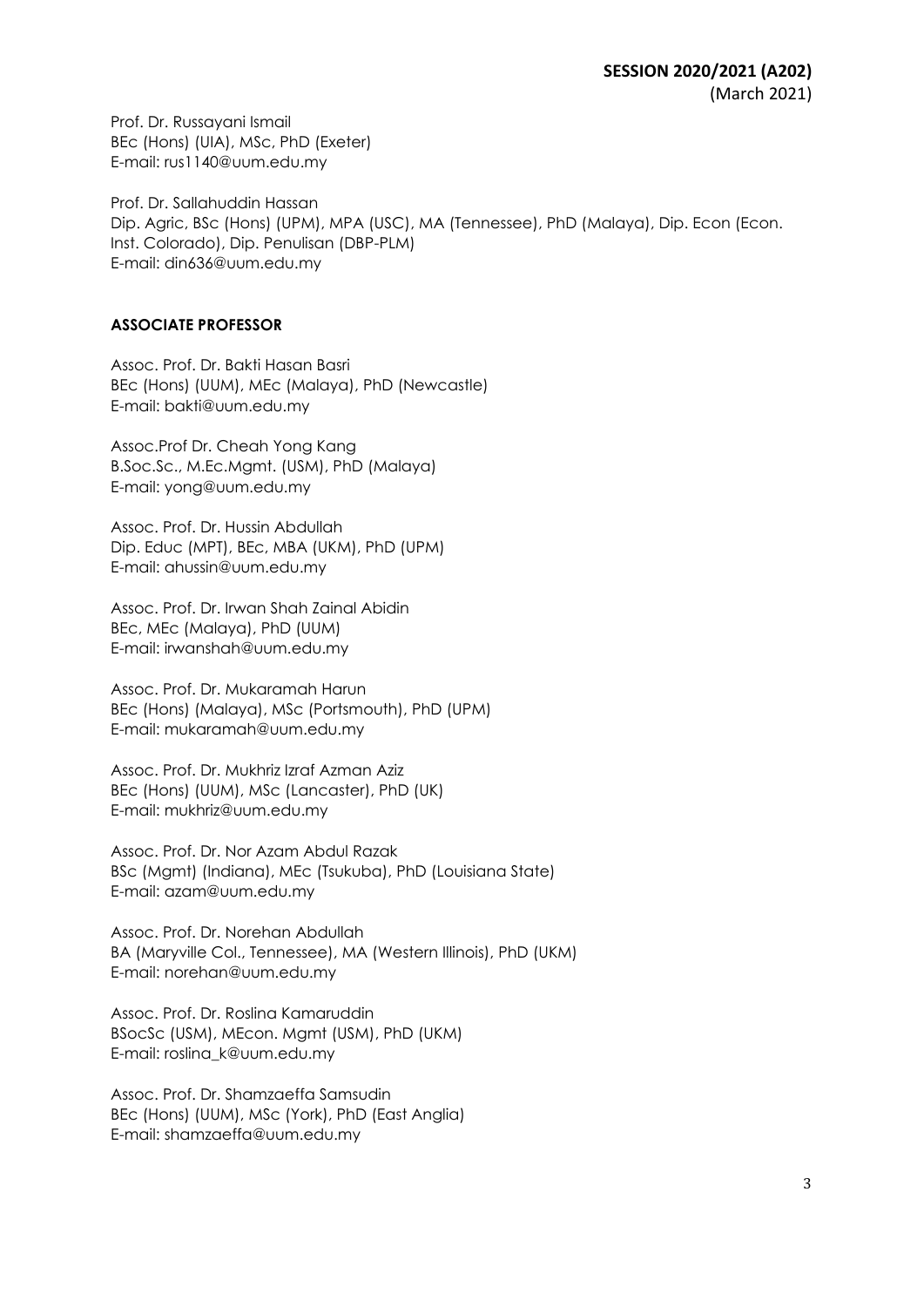Assoc. Prof. Dr. Shazida Jan Mohd Khan BEc (Hons) (UUM), MA (Essex), PhD (Wales) E-mail: sjmohd@uum.edu.my

Assoc. Prof. Dr. Shri Dewi a/p Applanaidu BEc (Hons) (UUM), MEc (UKM), PhD (UPM) E-mail: dewi@uum.edu.my

Assoc. Prof. Dr. Siti Aznor Hj. Ahmad BEc (Hons) (UUM), MA (Leeds), Dip.Econ (Econ.Inst. Colorado), PhD (Glasgow) E-mail: siti736@uum.edu.my

Assoc. Prof. Dr. Siti Hadijah Che Mat BEc (Hons) (UUM), MEc (UPM), PhD (UUM) E-mail: hadijah@uum.edu.my

Assoc. Prof. Dr. Siti Nurazira Mohd Daud BEc (Hons) (UUM), MEc (UUM), PhD (Uni. Of Southampton) E-mail: sitinurazira@uum.edu.my

Assoc. Prof. Dr. Soon Jan Jan Bec (Hons) (UUM), Mec (UPM), MSc (Dec.Sc) (UUM), PhD (Otago) E-mail: soon@uum.edu.my

## **SENIOR LECTURERS**

Asnida Shahidan Bec (Hons) (UUM), Mec (Malaya) E-mail: asnida@uum.edu.my

Dr. Abu Sufian Abu Bakar BEc (Hons), MEc (Malaya), PhD (UKM) E-mail: sufian@uum.edu.my

Dr. Anizah Md. Ali BEc (Hons) (UUM), MEc, PhD (UKM) E-mail: anizah@uum.edu.my

Dr. Azizah Md. Yusof BEc (Hons) (UUM), MEc (UKM), PhD (UUM) E-mail: azizah@uum.edu.my

Che Engku Mansoor Che Engku Ismail BEc (Hons) (UUM), MA (Manchester) E-mail: mansoor@uum.edu.my

Dr. Mohamad Helmi Hidthiir BEc (Hons) (UUM), MEc (UPM), PhD (USM) E-mail: helmi@uum.edu.my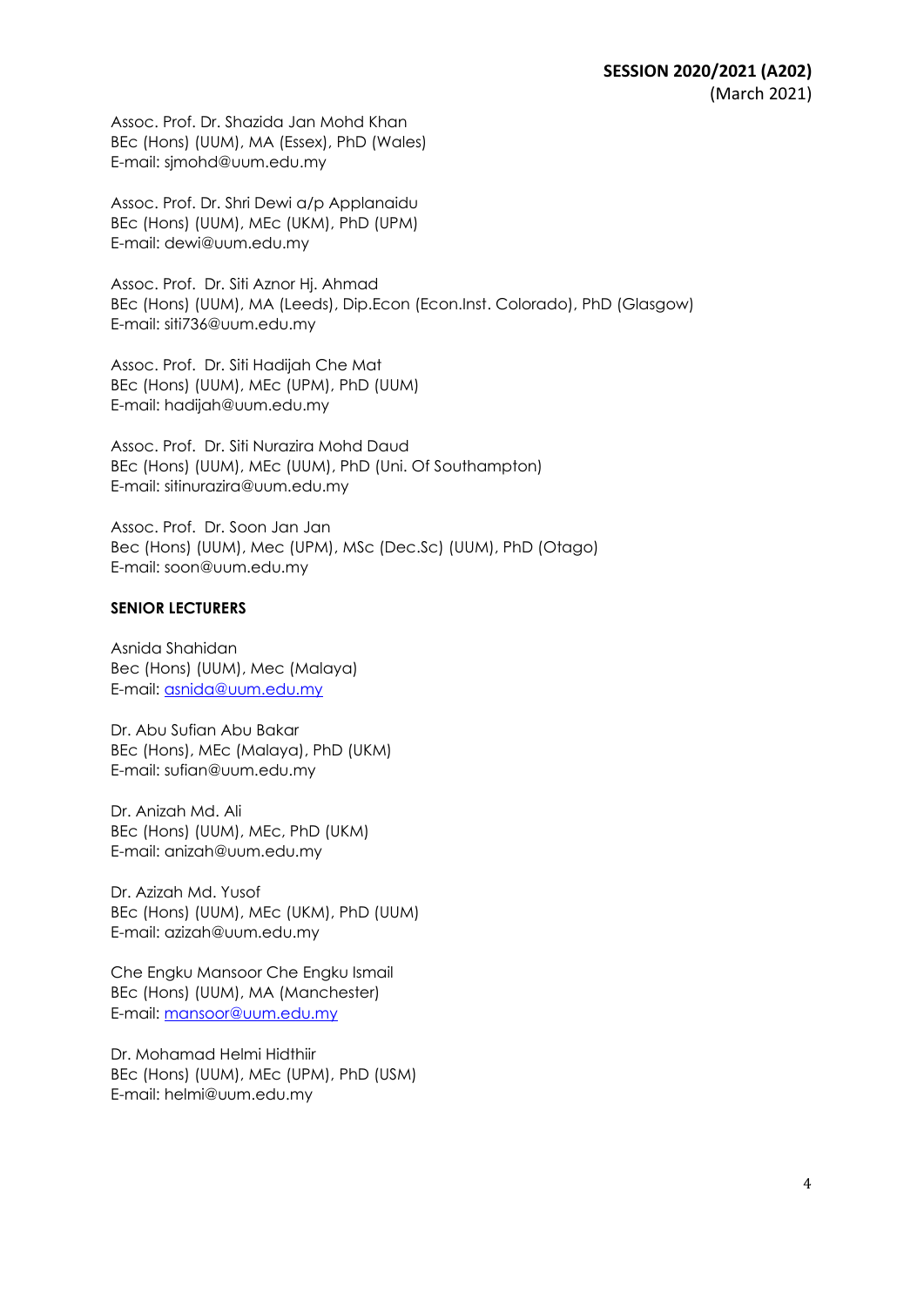Dr. Mohd. Razani Mohd. Jali BSc (Wisconsin-Green Bay), M.U.R.P. (Virginia Tech), PhD (Leeds) E-mail: razani@uum.edu.my

Dr. Mohd. Saifoul Zamzuri Noor BEc (Hons), MBA (UKM), PhD (UUM) E-mail: saifoul@uum.edu.my

Muhammad Ridhuan Bos Abdullah BEc (Hons) (UKM), MEc (UPM) E-mail: ridhuan@uum.edu.my

Munzarina Ahmad Samidi BEc (Hons) (UIA), MSocSc (Birmingham) E-mail: mun761@uum.edu.my

Dr. Normizan Bakar BEc (Hons), MEc (Kagoshima), PhD (Waseda) E-mail: normizan@uum.edu.my

Dr. Nur Adeelah Binti Che Ahmad Tantowi BSc, Master (Biotechnology) (Penn State), PhD (Biotechnology) (UPM) Email: adeelah.che@uum.edu.my

Dr Nur Marina binti Abd Manap BEc (UUM), MEc (UKM), PhD (UPM) e-mail: nurmarina@uum.edu.my

Rizaudin Sahlan BEc (Hons), MEc (UKM) E-mail: rizaudin@uum.edu.my

Dr. Rozana Samah BSc Agribus. Mgmt (UUM), MSc Aqua (UMT), PhD (UUM) E-mail: rozana.samah@uum.edu.my

Dr. Ruhaida Saidon BEc (Hons) (UUM), MEc (UUM), PhD (UPM) email : ruhaida@uum.edu.my

Dr. Shamsul Bahrain Rawi BSc (San Jose State, California), MSc (York), PhD (Newcastle) E-mail: shamsul@uum.edu.my

Dr. Tan Bee Wah B.Soc. Sc. (Hons) (USM), M. Soc. Sc. (Economics) (USM), Ph.D. (Economics) (USM) E-mail: tan.bee.wah@uum.edu.my

Dr. Wan Roshidah Fadzim BEc (Hons) (UUM), MEc (UPM), PhD (UUM) E-mail: wanroshidah@uum.edu.my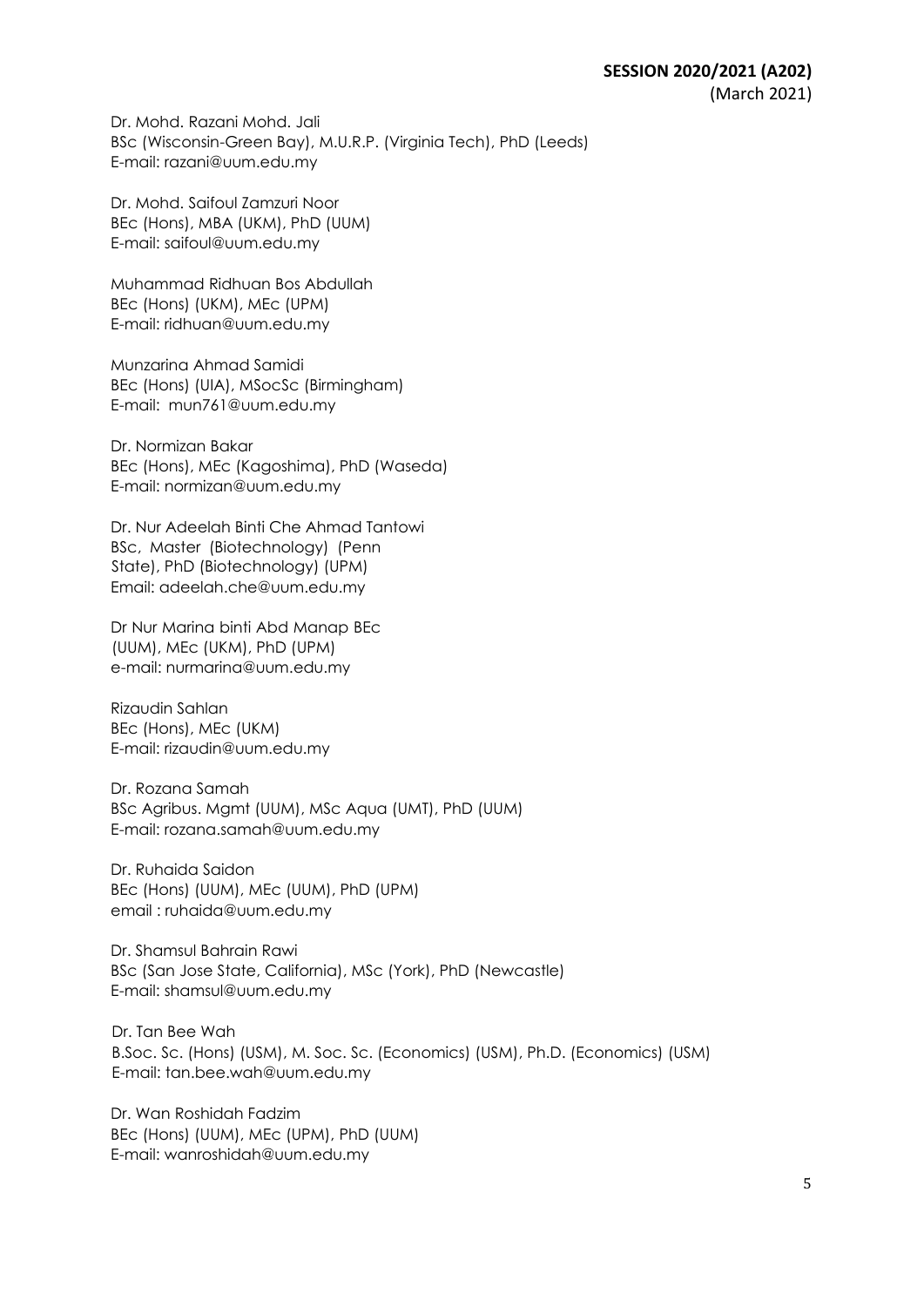Dr. Zalina Zainal BEc (Hons) (UUM), MEc, PhD (UKM) E-mail: z.zainal@uum.edu.my

#### **LECTURERS**

Amizam Arzemi BEc (Hons) (UUM), MA (Manchester) E-mail: amiz1112@uum.edu.my

Aznita Samsi BEc (Hons) (UUM), MEc (UPM) E-mail: aznita@uum.edu.my

Fuad Mohamed Berawi BEc (Hons), MEc (UKM) E-mail: fuad@uum.edu.my

Khairul Anuar Adnan DBS (UiTM), BBA (Banking)(Hons), MBA (UUM) E-mail: khairul71@uum.edu.my

Mahadi Naina Mohamed, P.K.T. BEc (Hons) (UUM), MA (East Anglia) E-mail: mahadi@uum.edu.my

Maswati @ Mahfuzah Salim DIB, ADBS (Finance) (UiTM), MBA (UUM) E-mel: mahfuzah@uum.edu.my

Mohd. Fahmi Mohd Yusof BSc (Warwick), MBA (UiTM) E-mail: fahmi@uum.edu.my

Mohd. Faisol Md. Salleh BA (Hons), MA (Concordia) E-mail: fais908@uum.edu.my

Noor Sa'adah Sabudin B. Syariah (Malaya), MSc (UiTM) E-mail: saadah@uum.edu.my

Nor Fadzlin Mohammad Bahar BEc (Hons), MEc (UKM) E-mail: norfadzlin@uum.edu.my

Norzilah Hj. Aziz BEc (Hons) (UKM), MSc (Central Michigan) E-mail: zilah834@uum.edu.my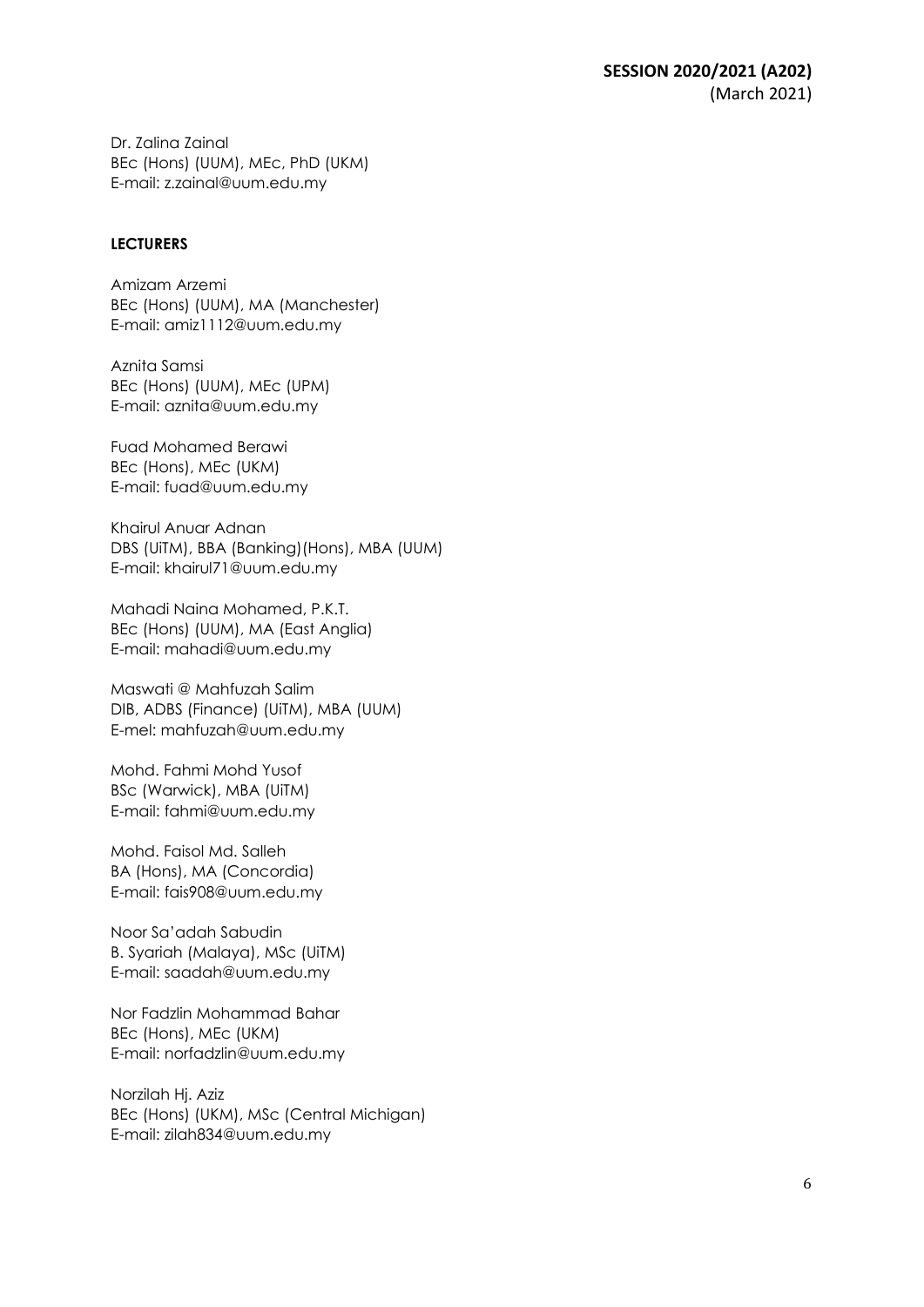Norzita Jamil BEc (Hons) (UUM), MEc (UPM) E-mail: norzita@uum.edu.my

Rusmani Musa BEc (Hons), MEc (UKM) E-mail: rusmani@uum.edu.my

Siti Norliza Jumali BEc (Hons) (UUM), MEc (UPM) E-mail: jsliza@uum.edu.my

Wan Zahrah Wan Din BA (Hons) (Laurentian), MA (Concordia) E-mail: zahrah@uum.edu.my

Zalila Othman BA (Michigan), MA (Essex) E-mail: zalila@uum.edu.my

Zalina Mohd. Mohaideen Dip.Ed (Malaya), Bec (Hons) (Malaya), MEc (UKM) E-mail: zalina@uum.edu.my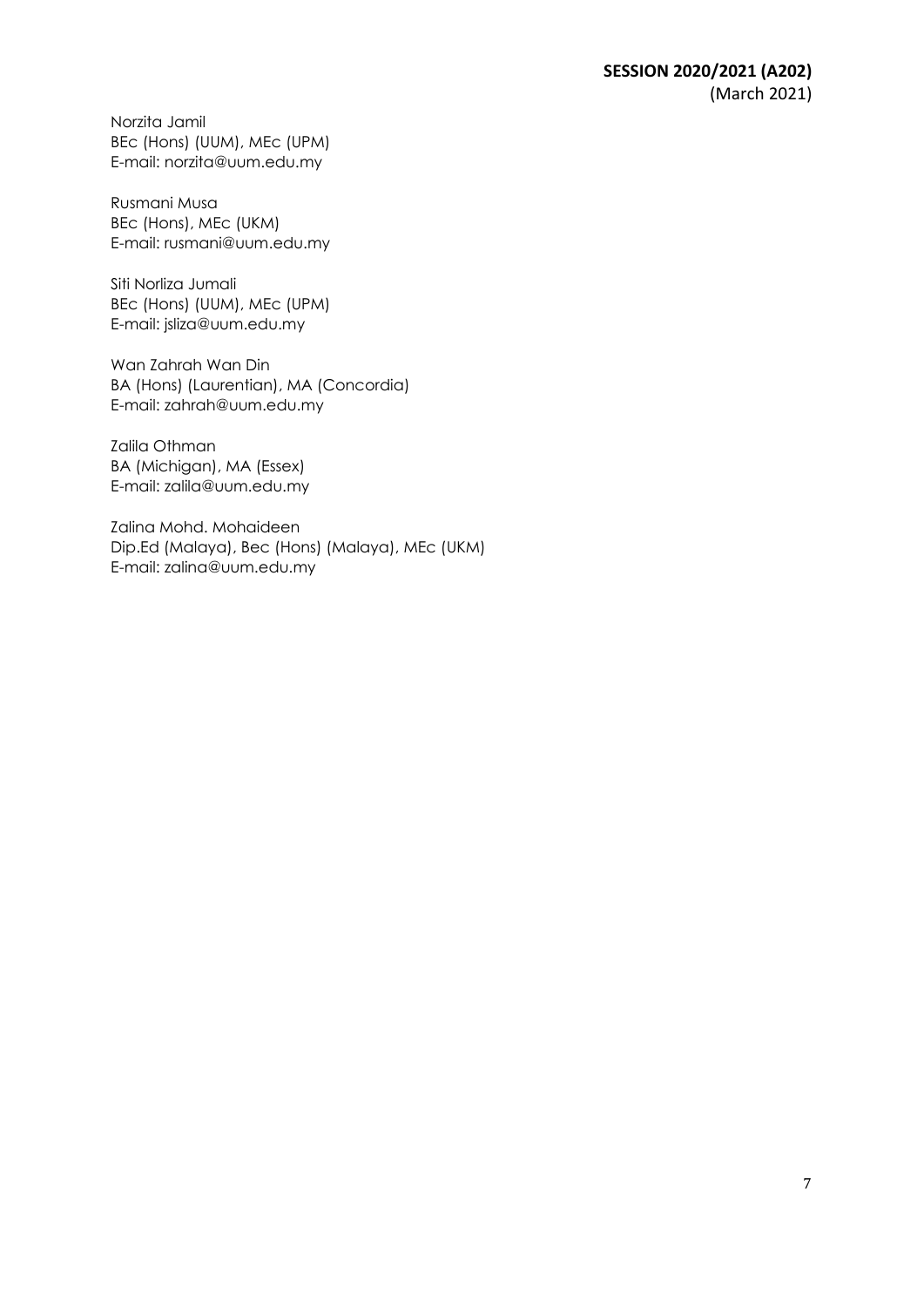## **PROGRAMME STRUCTURE FOR BACHELOR OF SCIENCE IN ECONOMICS WITH HONOURS [BSc. Economics (Hons)]**

The Bachelor of Science In Economics with Honours consists of the following **SIX (6)** components:

| <b>COMPONENT</b>               | <b>CREDIT HOURS</b> |
|--------------------------------|---------------------|
| A. UNIVERSITY CORE COURSES     | 16                  |
| <b>B. ENGLISH CORE COURSES</b> |                     |
| C. PROGRAMME CORE COURSES      | 65                  |
| D. MINOR COURSES               | 18                  |
| E. PROGRAMME ELECTIVES COURSES | 21                  |
| <b>F. FREE ELECTIVE</b>        | 3                   |
| <b>TOTAL CREDIT HOURS</b>      | <b>132 HOURS</b>    |

To be awarded Bachelor of Science in Economics with Honours, a student is required to take and pass a minimum of **132 credit** hours which include courses in the programme structure as shown below:

# **A. UNIVERSITY CORE COURSES (16 CREDIT HOURS)**

i. Malaysian Students

| <b>CODE</b>     | <b>COURSE</b>                    | <b>CREDIT HOURS</b> |
|-----------------|----------------------------------|---------------------|
| <b>MPU1043</b>  | Falsafah dan Isu Semasa          |                     |
| MPU1013         | Penghayatan Etika dan Peradaban  |                     |
| <b>SADN1033</b> | Malaysian Nationhood Studies     | 3                   |
| <b>BPME1013</b> | Introduction to Entrepreneurship |                     |
| <b>VXXXXXXX</b> | Co-Curriculum                    |                     |
|                 | TOTAL                            |                     |

## ii. International Students

| <b>CODE</b>            | <b>COURSE</b>                       | <b>CREDIT HOURS</b> |
|------------------------|-------------------------------------|---------------------|
| MPU1043                | Falsafah dan Isu Semasa             | 3                   |
| OR                     | OR                                  |                     |
| MPU1013                | Penghayatan Etika dan Peradaban     |                     |
| SBLF1093               | Malay as Foreign Language 1         | 3                   |
| <b>SADN1033</b>        | <b>Malaysian Nationhood Studies</b> | 3                   |
| <b>BPME1013</b>        | Introduction to Entrepreneurship    | 3                   |
| <i><b>VXXXXXXX</b></i> | Co-Curriculum                       |                     |
|                        | TOTAL                               | 16                  |

1. Choose any **ONE (1)** of the Co-Curriculum courses. Students are subjected to conditions determined by the respective courses.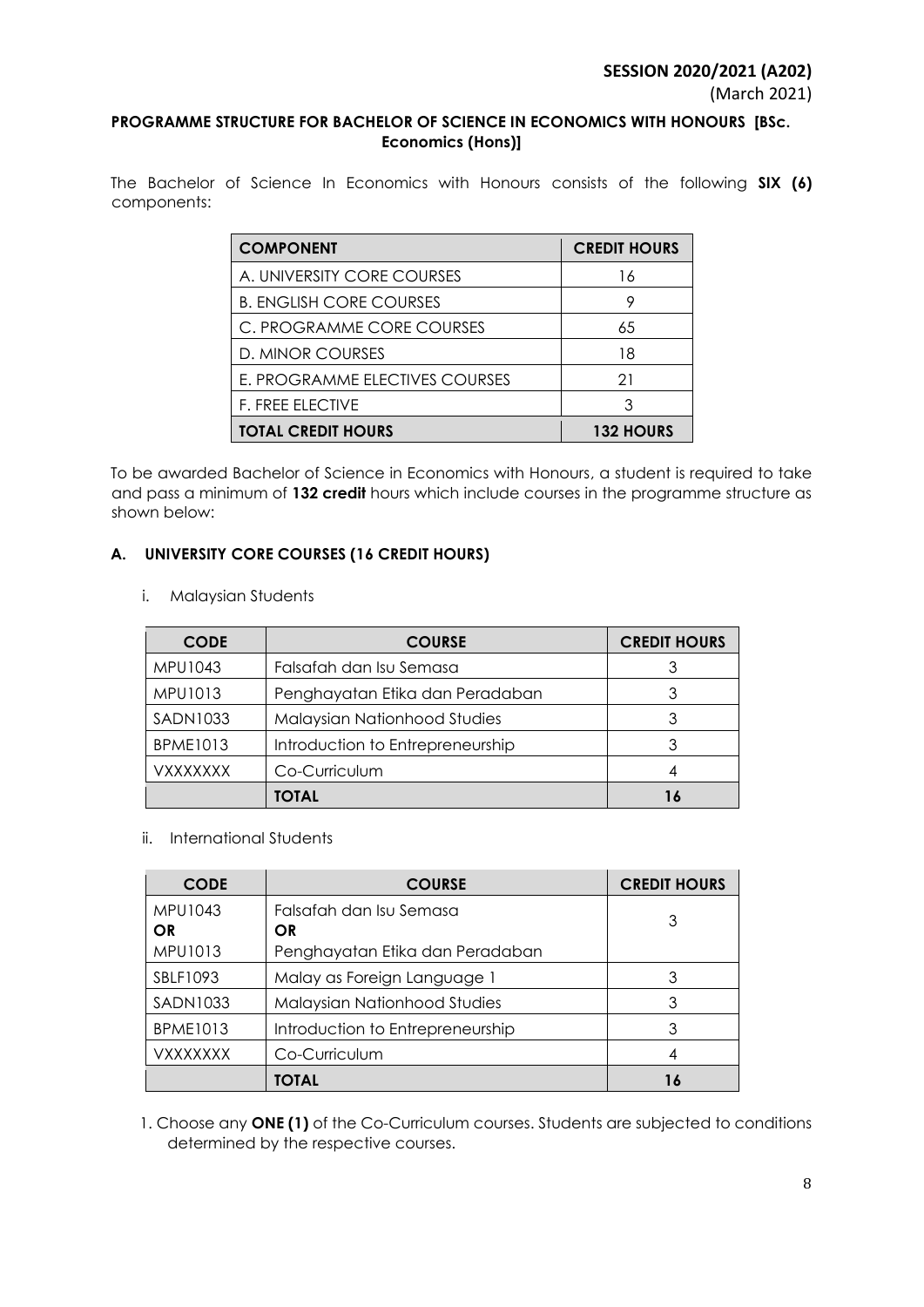#### **B. ENGLISH CORE COURSES (9 CREDIT HOURS)**

A student is required to take English core courses according to these requirements:

## **NUMBER OF CREDIT HOURS FOR UNDERGRADUATE ENGLISH LANGUAGE COURSES (EFFECTIVE A201 – OCTOBER 2020)**

| <b>MUET</b>   | <b>IELTS</b> | <b>TOEFL</b><br>$[$ iBT $]$ | <b>PTE</b><br><b>ACADEMI</b><br>$\mathsf{C}$ | <b>CEFR</b><br><b>LEVEL</b> | <b>COURSES</b>                                                                                                                                                          | <b>TOTAL CREDIT</b><br><b>HOURS</b>                                                                                 |
|---------------|--------------|-----------------------------|----------------------------------------------|-----------------------------|-------------------------------------------------------------------------------------------------------------------------------------------------------------------------|---------------------------------------------------------------------------------------------------------------------|
| <b>BAND1</b>  | < 4.0        | $0 - 31$                    | $0 - 29$                                     | A2                          | Foundation English +<br>3 Core Courses [EPI,  <br>EPII, EPIII]                                                                                                          | $12 \overline{ }$<br>credit<br>hours<br>*Foundation English<br>is credit bearing but<br>not included<br>in<br>CGPA. |
| <b>BAND2</b>  | $4.0 - 5.0$  | $32 - 45$                   | $30 - 41$                                    | <b>B1</b>                   | 3<br>Core<br>Courses<br>[EPI, EPII, EPIII]                                                                                                                              | 9 credit hours                                                                                                      |
| <b>BAND 3</b> | 5.5          | $46 - 59$                   | $42 - 49$                                    | <b>B2</b>                   | $\overline{2}$<br>Core<br>Courses<br>[EPII, EPIII] + 1 ESP                                                                                                              | 9 credit hours                                                                                                      |
| <b>BAND4</b>  | $6.0 - 6.5$  | $60 - 93$                   | $50 - 64$                                    | <b>B2</b>                   | Core<br>Course<br>$[EPIII] + 2 ESP$                                                                                                                                     | 9 credit hours                                                                                                      |
| <b>BAND 5</b> | $7.0 - 8.0$  | $94 - 114$                  | $65 - 82$                                    | C1                          | <b>EXEMPTED FROM ANY</b><br>ENGLISH LANGUAGE<br><b>COURSES</b><br>$*$ except $\,$<br>for language courses<br>that are listed as<br>programme<br>core<br>course          | $\overline{\phantom{a}}$                                                                                            |
| <b>BAND 6</b> | $8.5 - 9.0$  | $115 - 120$                 | $83 - 80$                                    | C <sub>2</sub>              | <b>EXEMPTED FROM ANY</b><br><b>LANGUAGE</b><br><b>ENGLISH</b><br><b>COURSES</b><br>*except<br>for language courses<br>that are listed as<br>programme<br>core<br>course | $\overline{\phantom{a}}$                                                                                            |

**STUDENTS WITH MUET BAND 5, BAND 6 AND FROM ENGLISH SPEAKING COUNTRIES ARE EXEMPTED FORM ANY ENGLISH LANGUAGE CORSES, EXCEPT FOR ENGLISH LANGUAGE COURSES THAT ARE LISTED AS PROGRAMME CORE COURSES. HOWEVER, THEY ARE ALLOWED TO REGISTED FOR ANY COURSES AS A FREE ELECTIVE.**

|                             | <b>LIST OF COURSES</b>                                                                                                     |                                                                                                                                                                                                       |  |  |  |
|-----------------------------|----------------------------------------------------------------------------------------------------------------------------|-------------------------------------------------------------------------------------------------------------------------------------------------------------------------------------------------------|--|--|--|
| <b>PRE-REQUISITE/</b>       | UNIVERSITY CORE COURSES                                                                                                    | <b>ENGLISH FOR SPECIFIC PURPOSES</b>                                                                                                                                                                  |  |  |  |
| <b>CONDITIONAL COURSES</b>  |                                                                                                                            | <b>COURSES [ESP]</b>                                                                                                                                                                                  |  |  |  |
| SBLE1073 Foundation English | SBLE1063 English Proficiency I [EPI]<br>SBLE2113 English Proficiency II [EPII]<br>SBLE3123 English Proficiency III [EPIII] | SBLE3113 English for Small Group<br>Communication<br>SBLE3143 Report Writing<br>SBLE3153 Hospitality English<br>SBLE3163 Public Speaking Skills<br>SBLE3173 English for Professional<br>Communication |  |  |  |

#### *References:*

MUET to IELTS – correlational study (2020) MEC

PTE Academic to IELTS – Pearson Education website (2020) recognised by British Council

TOEFL IBT scores to IELTS – [www.ets.org](http://www.ets.org/) linking study (2010)

IELTS to CEFR - Cambridge English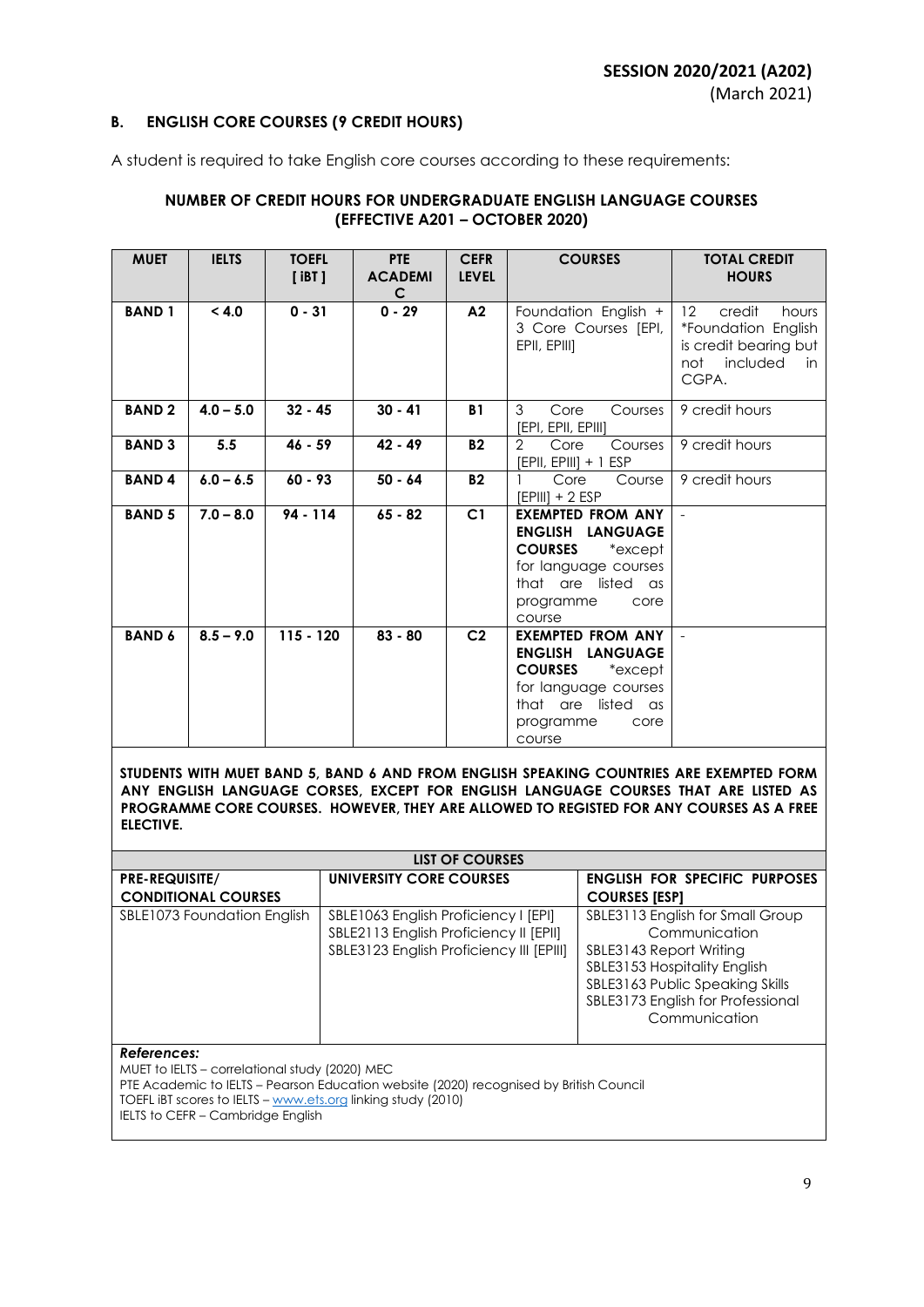(March 2021)

# **C. PROGRAMME CORE COURSES (65 CREDIT HOURS)**

| Code            | Course                                              | <b>Credit</b><br><b>Hours</b> | Pre-requisite                                                                                        |
|-----------------|-----------------------------------------------------|-------------------------------|------------------------------------------------------------------------------------------------------|
| BEEB1013        | Principles of Economics                             | 3                             | <b>NONE</b>                                                                                          |
| BEEB2013        | Microeconomics                                      | 3                             | Principles<br>BEEB1013<br>of<br>Economics                                                            |
| <b>BEEB2023</b> | Macroeconomics                                      | 3                             | BEEB1013<br>Principles<br>of<br>Economics                                                            |
| BEEB3013        | Intermediate<br>Microeconomics                      | 3                             | BEEB2013<br>Microeconomics                                                                           |
| <b>BEEB3023</b> | Intermediate<br>Macroeconomics                      | 3                             | <b>BEEB2023</b><br>Macroeconomics                                                                    |
| BEED1013        | Malaysian Economy                                   | 3                             | <b>NONE</b>                                                                                          |
| <b>BEES3033</b> | of<br>Economic<br>History<br>Thoughts               | 3                             | BEEB2013<br>Microeconomics<br><b>AND</b><br><b>BEEB2023 Macroeconomics</b>                           |
| <b>BEES3053</b> | <b>Current Economic Issues</b>                      | 3                             | BEEB2013<br>Microeconomics<br><b>AND</b><br><b>BEEB2023 Macroeconomics</b>                           |
| <b>BEEQ1013</b> | Introduction<br>to<br><b>Mathematical Economics</b> | 3                             | <b>NONE</b>                                                                                          |
| <b>BEEQ1023</b> | Introduction<br>to Statistical<br>Economics         | 3                             | <b>NONE</b>                                                                                          |
| BEEQ2013        | Mathematical<br>Economics                           | 3                             | BEEQ1013<br>Introduction to<br><b>Mathematical Economics</b>                                         |
| <b>BEEQ2023</b> | <b>Basic Econometrics</b>                           | 3                             | BEEQ1023 Introduction to<br><b>Statistical Economics</b><br><b>OR</b><br>SQQS2013 Applied Statistics |
| <b>BEER3043</b> | <b>Research Methods</b>                             | 3                             | BEEB2013<br>Microeconomics<br><b>AND</b><br><b>BEEB2023 Macroeconomics</b>                           |
| <b>BKAN1013</b> | <b>Basic Accounting</b>                             | 3                             | <b>NONE</b>                                                                                          |
| <b>BPMN1013</b> | Introduction to<br>Management                       | 3                             | <b>NONE</b>                                                                                          |
| <b>BPMN3123</b> | <b>Management Ethics</b>                            | $\mathfrak{S}$                | Have taken and passed 70<br>credit hours                                                             |
| SBLE3173        | Professional<br>English<br>for<br>Communication     | $\mathfrak{S}$                | SBLE3123 English Proficiency<br>Ш                                                                    |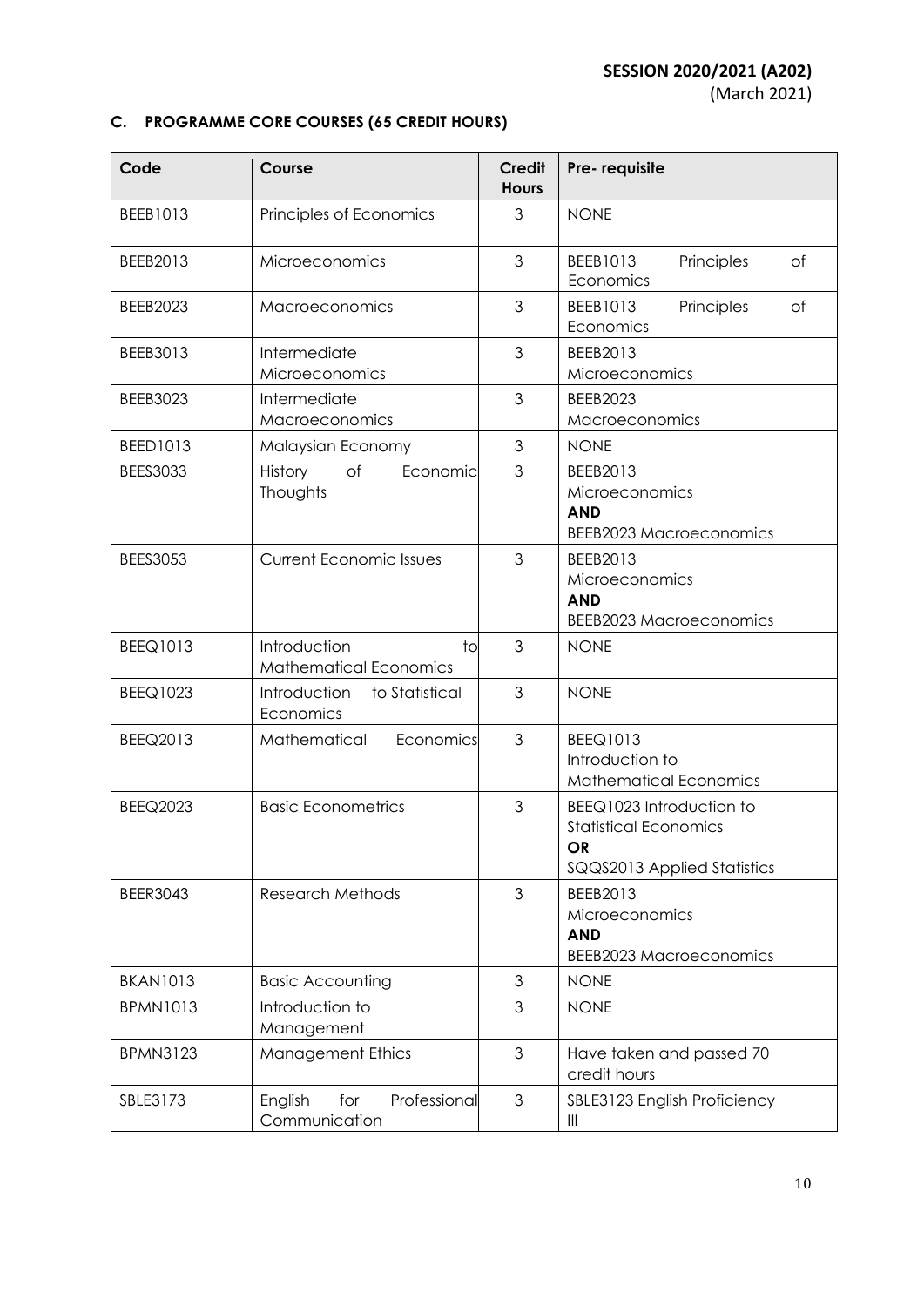**SESSION 2020/2021 (A202)**

(March 2021)

| <b>BEER3996</b> | Academic Research Paper | 6 | <b>BEER3043</b><br>Research Methods<br><b>AND</b><br>have taken and passed 100<br>credit hours |
|-----------------|-------------------------|---|------------------------------------------------------------------------------------------------|
| <b>BEEX4908</b> | Practicum               | 8 | Have taken and passed all courses<br>under the<br>programme structure                          |

# **D. MINOR COURSES (MINIMUM 18 CREDIT HOURS)**

Students **MUST** choose **ONE (1)** Minor from the following lists offered by the University in order to fulfill the programme structure requirement for the graduation.

Refer to **Appendix A**

## **E. PROGRAMME ELECTIVES COURSES (21 CREDIT HOURS)**

## **1. LANGUAGE COMPONENT (9 CREDIT HOURS)**

Student must complete three sequence of any language course taken.

| Code  | Course                                                 | Credit<br><b>Hours</b> | Pre-requisite                                       |
|-------|--------------------------------------------------------|------------------------|-----------------------------------------------------|
|       | SBLF1053 Mandarin Language I / Foreign<br>Language     | 3                      | <b>NONE</b>                                         |
|       | SBLF2053   Mandarin Language II / Foreign<br>Language  | 3                      | SBLF1053 Mandarin Language I/<br>Foreign Language   |
|       | SBLF3053   Mandarin Language III / Foreign<br>Language | 3                      | SBLF2053 Mandarin Language II /<br>Foreign Language |
| Total |                                                        | 9                      |                                                     |

\*Chinese students can choose any foreign language course EXCEPT Mandarin. Any students from Chinese medium school can choose any of the foreign language courses EXCEPT Mandarin.

Students from Religious school are not allowed to take Arabic Language. Students from Malaysia, Indonesia, Brunei, Singapore and Southern Thailand are not allowed to take Bahasa Melayu. International students allowed to choose any foreign language course EXCEPT their native language.

Student must complete three sequence of any language course taken.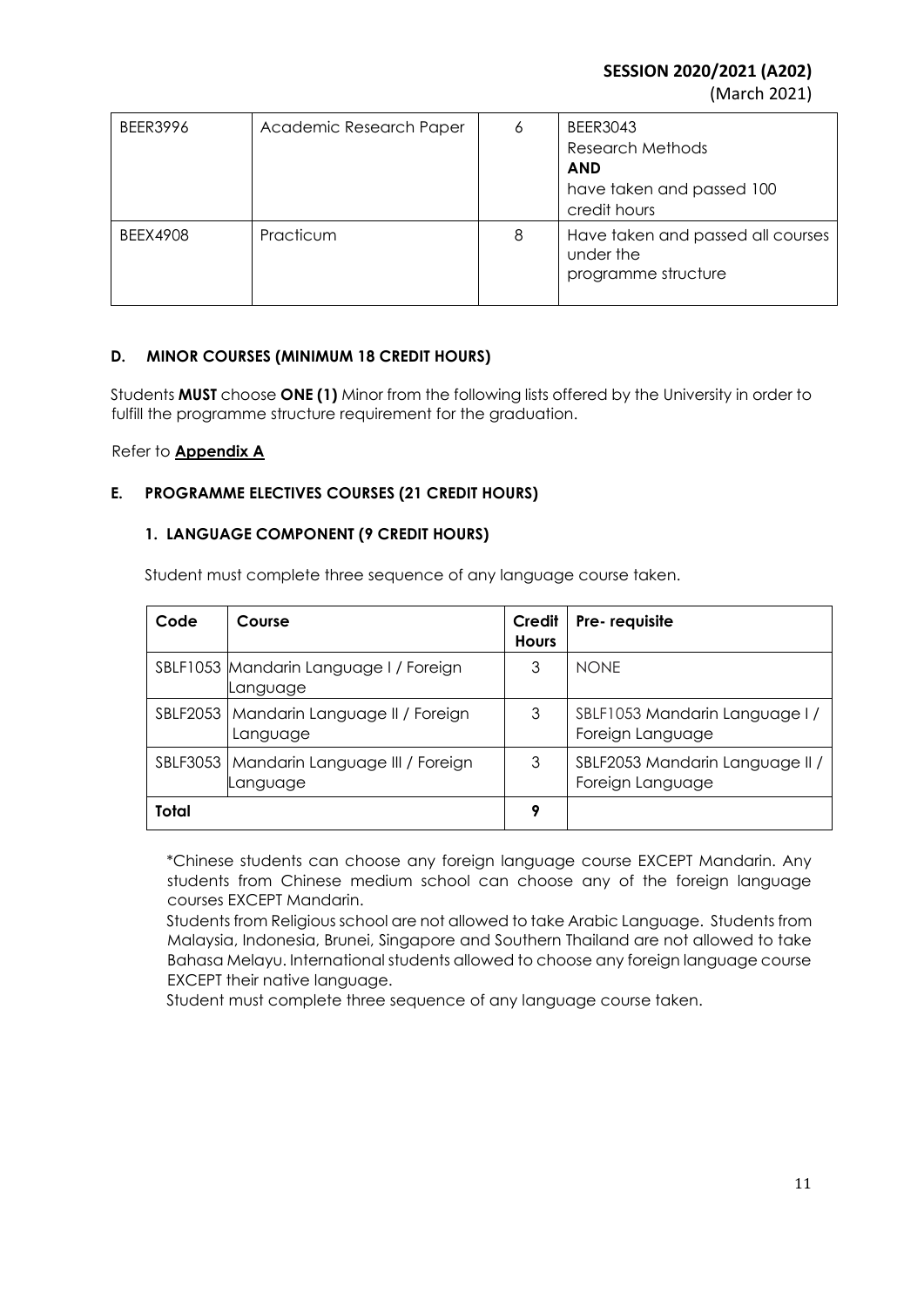# **2. ECONOMIC ELECTIVES (12 CREDIT HOURS)**

 Choose 12 credits or **FOUR (4)** courses from the following courses offered by the Economics Programme:

| Code            | Course                                    | Credit<br><b>Hours</b> | Pre-requisite                                                                     |
|-----------------|-------------------------------------------|------------------------|-----------------------------------------------------------------------------------|
| BEED2013        | Development Economics                     | 3                      | Principles<br>BEEB1013<br>of Economics                                            |
| <b>BEED3023</b> | <b>Economic Planning</b>                  | 3                      | BEEB2013<br><b>Microeconomics</b><br><b>AND</b><br><b>BEEB2023 Macroeconomics</b> |
| <b>BEED3043</b> | Project Appraisal                         | 3                      | BEEB2013<br>Microeconomics<br><b>AND</b><br><b>BEEB2023 Macroeconomics</b>        |
| <b>BEEE3073</b> | <b>Environmental Economics</b>            | 3                      | Principles of<br>BEEB1013<br>Economics                                            |
| BEEE3103        | Economic Analysis of<br>Tourism           | 3                      | Principles of<br>BEEB1013<br>Economics                                            |
| <b>BEEI2053</b> | Labour Economics                          | 3                      | Principles of<br>BEEB1013<br>Economics                                            |
| <b>BEEI3053</b> | Industrial Organisation                   | 3                      | BEEB2013<br>Microeconomics<br><b>AND</b><br><b>BEEB2023 Macroeconomics</b>        |
| <b>BEEI3063</b> | <b>Industrial Regulation</b>              | 3                      | BEEB2013<br>Microeconomics<br><b>AND</b><br><b>BEEB2023 Macroeconomics</b>        |
| <b>BEEM2033</b> | Monetary<br>Theory<br>and<br>Institutions | 3                      | Principles<br>BEEB1013<br>Οf<br>Economics                                         |
| <b>BEEM3043</b> | <b>Monetary Economics</b>                 | 3                      | BEEB2013<br>Microeconomics<br>AND<br><b>BEEB2023 Macroeconomics</b>               |
| <b>BEEM3053</b> | Investment Theory                         | 3                      | BEEB2013<br><b>Microeconomics</b><br><b>AND</b><br><b>BEEB2023 Macroeconomics</b> |
| BEEP3013        | <b>Public Finance</b>                     | 3                      | BEEB2013<br>Microeconomics<br><b>AND</b><br><b>BEEB2023 Macroeconomics</b>        |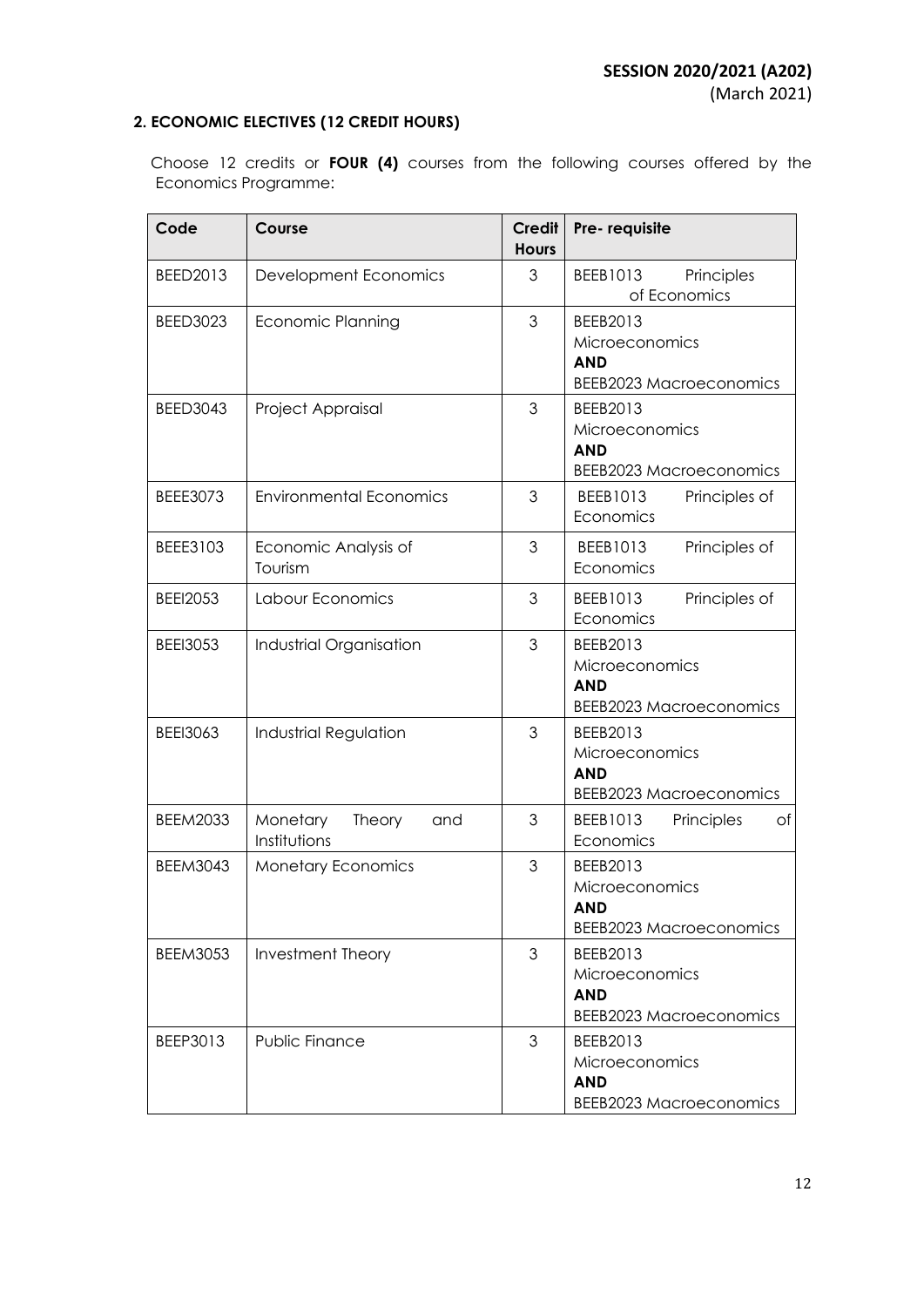(March 2021)

| <b>BEEP3083</b> | <b>Health Economics</b>                 | 3 | BEEB2013<br>Microeconomics<br><b>AND</b><br><b>BEEB2023 Macroeconomics</b> |
|-----------------|-----------------------------------------|---|----------------------------------------------------------------------------|
| BEEQ3013        | Econometrics                            | 3 | <b>BEEQ2023</b><br><b>Basic Econometrics</b>                               |
| <b>BEES3093</b> | Islamic Economic System and<br>Thoughts | 3 | BEEB2013<br>Microeconomics<br><b>AND</b><br>BEEB2023 Macroeconomics        |
| BEET2013        | International Economics                 | 3 | BEEB1013<br>Principles of<br>Economics                                     |
| BEET3013        | International Trade                     | 3 | BEEB2013<br>Microeconomics<br><b>AND</b><br>BEEB2023 Macroeconomics        |
| <b>BEET3023</b> | International Finance                   | 3 | BEEB2013<br>Microeconomics<br><b>AND</b><br><b>BEEB2023 Macroeconomics</b> |
| <b>BEET3033</b> | International Investment                | 3 | BEEB2013<br>Microeconomics<br><b>AND</b><br>BEEB2023 Macroeconomics        |

# **F. FREE ELECTIVE (3 CREDIT HOURS)**

Students can choose **ONE (1)** courses offered by another programme at the same School or courses offered by other schools taking into account the following:

- i. Must meet the prerequisite of the courses if such courses require prerequisites.
- ii. Equivalent courses cannot be considered as free elective courses.

| Code            | <b>COURSE</b>                     | Code            | <b>EQUIVALENT COURSE**</b>                |
|-----------------|-----------------------------------|-----------------|-------------------------------------------|
| <b>GMGF1013</b> | Economic for Public<br>Management | BEEB1013        | Principles of Economics                   |
| SQQS1013        | <b>Elementary Statistics</b>      | <b>BEEQ1023</b> | Introduction to Statistical<br>Economics  |
| SQQM1023        | <b>Managerial Mathematics</b>     | <b>BEEQ1013</b> | Introduction to Mathematical<br>Economics |

\*\*subject to final approval by the Dean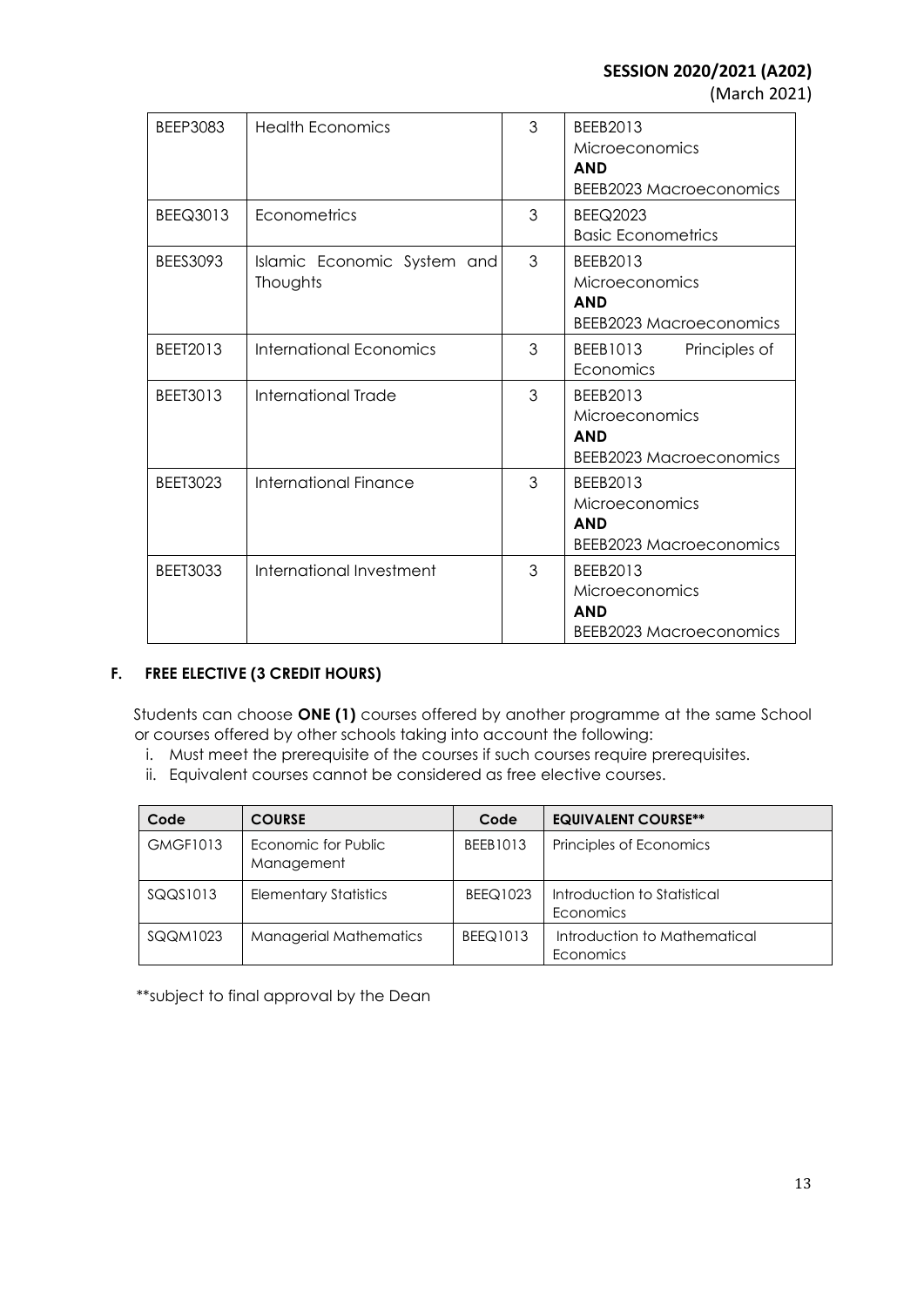(March 2021)

## **PROGRAMME SUGGESTED COURSES BY SEMESTER FOR BACHELOR OF SCIENCE IN ECONOMICS WITH HONOURS [BSc. Economics (Hons)]**

| Code                       | 1st Semester                                      | <b>Credit</b><br><b>Hours</b> | Code            | 2nd Semester                                          | <b>Credit</b><br><b>Hours</b> |
|----------------------------|---------------------------------------------------|-------------------------------|-----------------|-------------------------------------------------------|-------------------------------|
| <b>BEEQ1013</b>            | Introduction to                                   | 3                             | BEEQ1023        | Introduction<br>to                                    | 3                             |
|                            | Mathematical<br>Economics                         |                               | BEEB2013        | <b>Statistical Economics</b><br><b>Microeconomics</b> | 3                             |
| BEEB1013                   | Principles of Economics                           | $\mathfrak{Z}$                | SBLE2113        | English Proficiency II                                | 3                             |
| SADN1033                   | Malaysian Citizenship                             | 3                             | MPU1043         | Falsafah dan Isu                                      | 3                             |
| SBLE1063                   | Studies<br><b>English Proficiency I</b>           | $\mathfrak 3$                 | MPU1013         | Semasa<br>Penghayatan Etika                           | 3                             |
| <b>BPMN1013</b>            | Principles of                                     | 3                             |                 | dan Peradaban                                         |                               |
|                            | Management                                        |                               | SBLFXXXX        | Mandarin Language                                     | 3                             |
| BEED1013<br><b>VXXXXXX</b> | Malaysian Economy<br>Co-curriculum I              | 3<br>1                        | <b>VXXXXXX</b>  | I/Foreign Language I<br>Co-curriculum II              | 1                             |
|                            | <b>TOTAL</b>                                      | 19                            |                 | <b>TOTAL</b>                                          | 19                            |
|                            |                                                   | Credit                        |                 |                                                       | <b>Credit</b>                 |
| Code                       | 3rd Semester                                      | <b>Hours</b>                  | Code            | <b>4th Semester</b>                                   | <b>Hours</b>                  |
| <b>BEEB2023</b>            | Macroeconomics                                    | 3<br>3                        | BEEB3013        | Intermediate                                          | 3                             |
| BEEQ2013                   | Mathematical<br>Economics                         |                               | <b>BXXXXXXX</b> | Microeconomics<br>Economic Elective I                 | 3                             |
| <b>BEEQ2023</b>            | <b>Basic Econometrics</b>                         | 3                             | <b>BXXXXXXX</b> | Economic Elective II                                  | 3                             |
| SBLE3123                   | <b>English Proficiency III</b>                    | 3                             | <b>BKAN1013</b> | <b>Basic Accounting</b>                               | 3                             |
| SBLFXXXX                   | Mandarin Language<br>II/Foreign Language II       | 3                             | SBLE3173        | English for Professional<br>Communication             | 3                             |
| <b>BPME1013</b>            | Introduction to                                   | $\mathfrak{Z}$                |                 | Mandarin<br>Language                                  |                               |
|                            | Entrepreneurship                                  |                               | <b>SBLFXXXX</b> | III/Foreign Language                                  | 3                             |
| <b>VXXXXXX</b>             | Co-curriculum III                                 | 1                             | <b>VXXXXXX</b>  | III<br>Co-curriculum IV                               | 1                             |
|                            | <b>TOTAL</b>                                      | 19                            |                 | <b>TOTAL</b>                                          | 19                            |
| Code                       | <b>5th Semester</b>                               | <b>Credit</b>                 | Code            | 6th Semester                                          | <b>Credit</b>                 |
|                            |                                                   | <b>Hours</b>                  |                 |                                                       | <b>Hours</b>                  |
| <b>BEEB3023</b>            | Intermediate<br>Macroeconomics                    | 3                             | <b>BEES3053</b> | <b>Current Economic</b><br><b>Issues</b>              | 3                             |
| <b>BEER3043</b>            | <b>Research Methods</b>                           | 3                             | <b>BXXXXXX</b>  | Economic Elective IV                                  | 3                             |
| <b>BEES3033</b>            | History of Economic                               | 3                             |                 | Minor I                                               | 3                             |
| <b>BPMN3123</b>            | Thoughts                                          | 3                             |                 | Minor II<br>Minor III                                 | 3<br>3                        |
| <b>BXXXXXX</b>             | <b>Management Ethics</b><br>Economic Elective III | $\ensuremath{\mathsf{3}}$     |                 | Minor IV                                              | 3                             |
|                            | Free Elective                                     | $\mathfrak 3$                 |                 |                                                       |                               |
|                            | <b>TOTAL</b>                                      | 18                            |                 | <b>TOTAL</b>                                          | 18                            |
| Code                       | <b>7th Semester</b>                               | <b>Credit</b><br><b>Hours</b> | Code            | <b>8th Semester</b>                                   | <b>Credit</b><br><b>Hours</b> |
|                            | Minor V                                           | $\mathfrak{S}$                | <b>BEEX4908</b> | Practicum                                             | 8                             |
|                            | Minor VI                                          | $\mathfrak 3$                 |                 |                                                       |                               |
| <b>BEER3996</b>            | Academic Research<br>Paper                        | 6                             |                 |                                                       |                               |
|                            | <b>TOTAL</b>                                      | 12                            |                 | <b>TOTAL</b>                                          | 8                             |
|                            |                                                   |                               |                 |                                                       |                               |

**Total: 132 credit hours**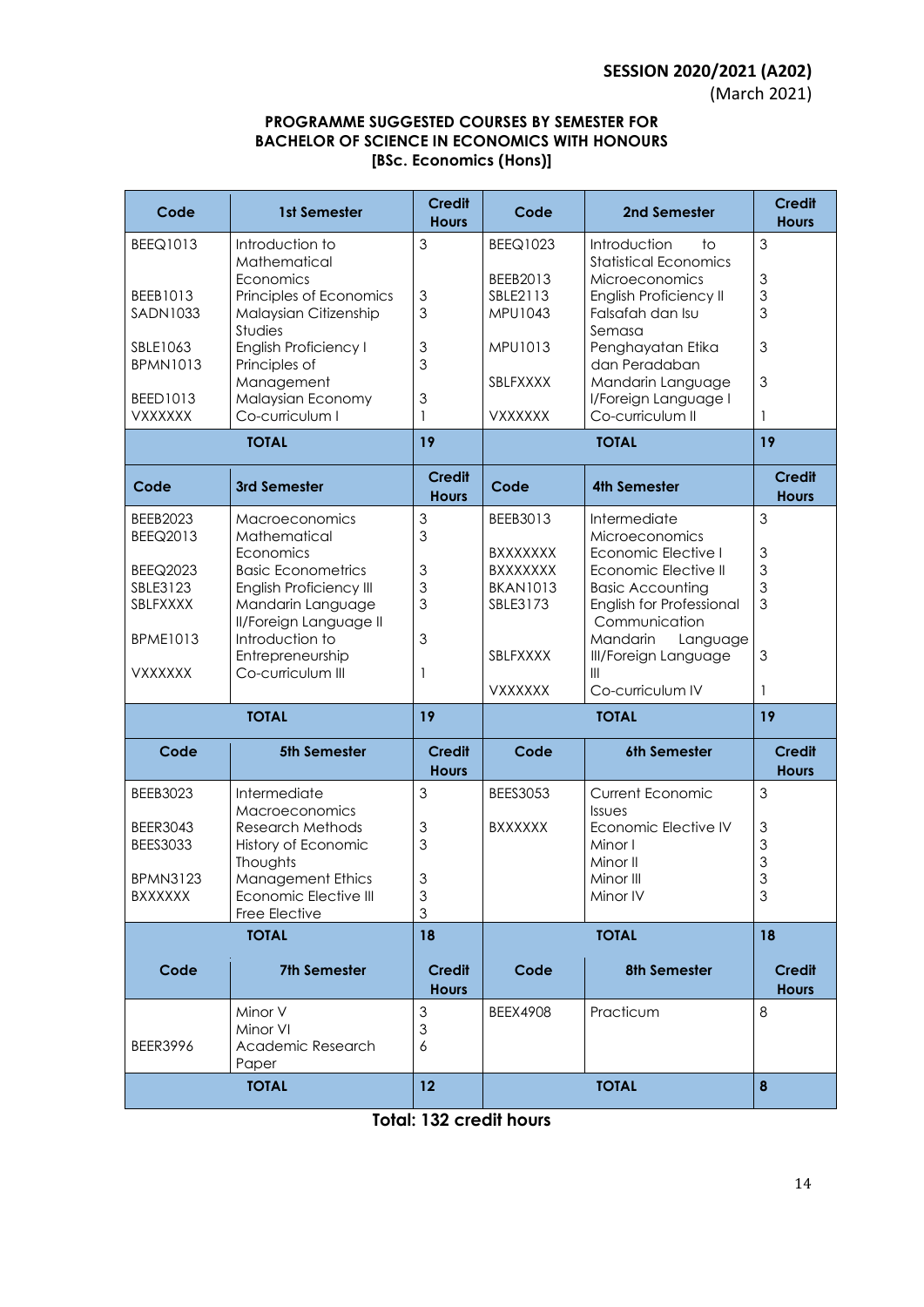#### **COURSES OFFERED**

| <b>CODE</b>     | <b>COURSES</b>                         |
|-----------------|----------------------------------------|
| BEEB1013        | Principles of Economics                |
| BEEB2013        | Microeconomics                         |
| <b>BEEB2023</b> | Macroeconomics                         |
| <b>BEEB2033</b> | Applied Economics*                     |
| BEEB3013        | Intermediate Microeconomics            |
| BEEB3023        | Intermediate Macroeconomics            |
| BEED1013        | Malaysian Economy                      |
| BEED2013        | Development Economics                  |
| <b>BEED3023</b> | Economic Planning                      |
| <b>BEED3043</b> | Project Appraisal                      |
| BEEE3073        | <b>Environmental Economics</b>         |
| BEEE3103        | Economic Analysis of Tourism           |
| <b>BEEI2053</b> | Labour Economics                       |
| <b>BEEI3053</b> | Industrial Organization                |
| <b>BEEI3063</b> | <b>Industrial Regulation</b>           |
| <b>BEEM2033</b> | Monetary Theory and Institutions       |
| <b>BEEM3043</b> | <b>Monetary Economics</b>              |
| <b>BEEM3053</b> | Investment Theory                      |
| BEEP3013        | Public Finance                         |
| BEEP3083        | <b>Health Economics</b>                |
| <b>BEEQ1013</b> | Introduction to Mathematical Economics |
| BEEQ1023        | Introduction to Statistical Economics  |
| BEEQ2013        | <b>Mathematical Economics</b>          |
| <b>BEEQ2023</b> | <b>Basic Econometrics</b>              |
| BEEQ3013        | Econometrics                           |
| <b>BEER3043</b> | Research Methods                       |
| <b>BEER3996</b> | Academic Research Paper                |
| <b>BEES3033</b> | Histroy of Economic Thoughts           |
| <b>BEES3053</b> | <b>Current Economic Issues</b>         |
| BEES3093        | Islamic Economic System and Thoughts   |
| BEET2013        | <b>International Economics</b>         |
| BEET3013        | <b>International Trade</b>             |
| <b>BEET3023</b> | <b>International Finance</b>           |
| <b>BEET3033</b> | <b>International Investments</b>       |
| <b>BEEX4908</b> | Practicum                              |

**Note: \*For NON-ECONOMICS students**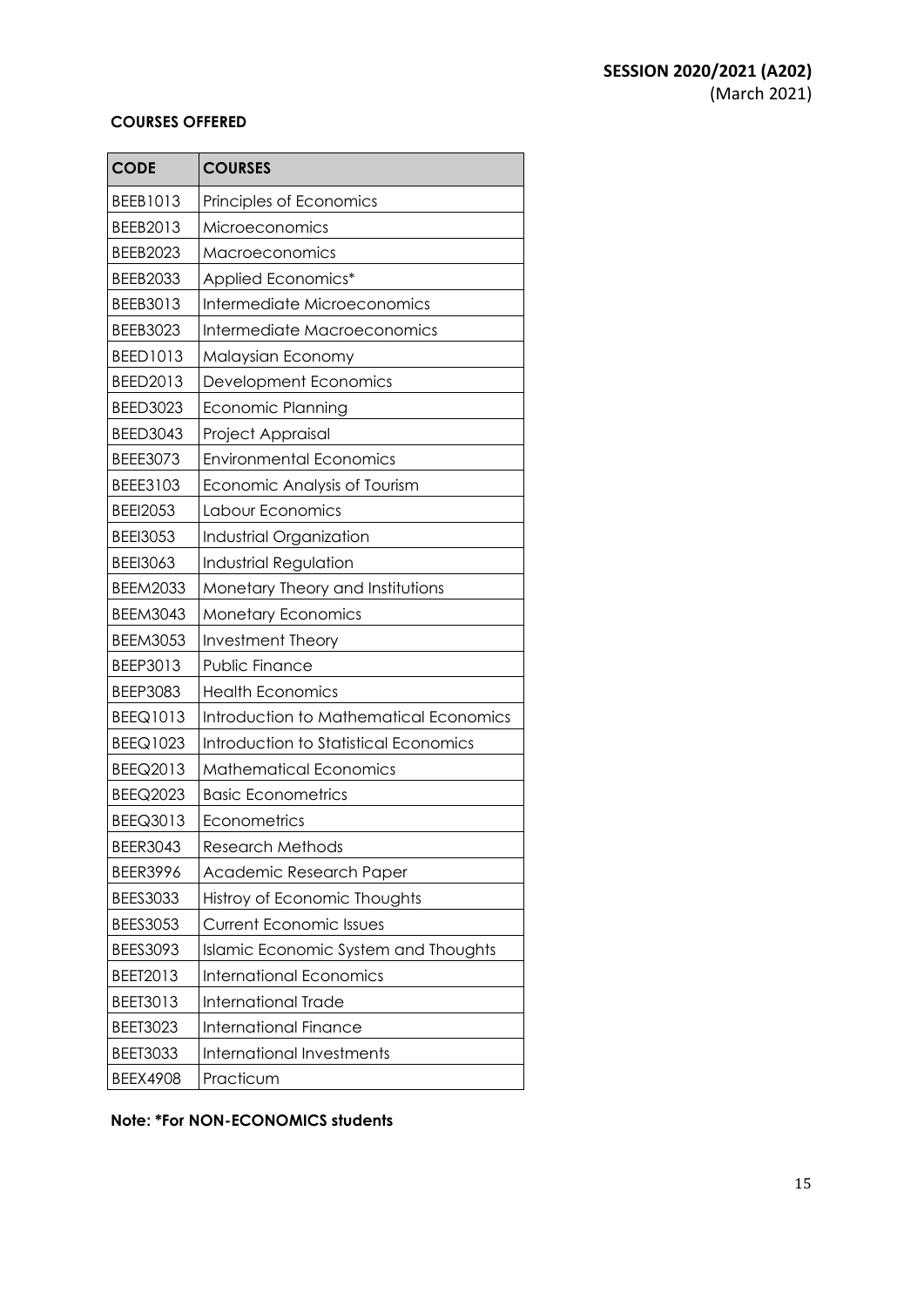#### **COURSE SYNOPSIS**

#### **BEEB1013 PRINCIPLES OF ECONOMICS PRE-REQUISITE NONE**

This course offers introductory understanding to the basic concepts in economics. It is divided into two parts of Microeconomics and Macroeconomics. Topics that will be covered includes demand and supply, price and market equilibrium, consumer choice, production and costs, national income accounting, aggregate demand and aggregate supply, money, and money market.

…………………………………………………………………………....

#### **BEEB2013 MICROECONOMICS PRE-REQUISITE BEEB1013 PRINCIPLES OF ECONOMICS**

This course will provide students with basic economic theories that are essential in microeconomics. Among them are Demand & Supply theories, Consumer Behavior Theory, Production & Cost Theories, and Theory of the Firm. Methods used in discussing these theories include tables, graphs, and simple mathematics. Lectures given will also touch on the applicability of the theories in real life.

……………………………………………………………………………

#### **BEEB2023 MACROECONOMICS PRE-REQUISITE BEEB1013 PRINCIPLES OF ECONOMICS**

The analysis is based on the Keynesian economics and experience of Malaysian macroeconomics situation. Thus, the theoretical and practical aspect of the economy is combined. The course is divided into 3 main sections. Section 1 focuses on the measurement of macroeconomic variables, in particular national income accounting and national income determination. Section 2 discusses the demand side of macroeconomics models from a simple economy to an open economy. In this section, the interaction of real and money market through money, interest and income is examined. An open macroeconomic model is also highlighted. The supply side of macroeconomics is also explained, particularly the labor market. The Classical macroeconomics view is also included in the analysis for comparison to that of the Keynesian economics. Finally, section 3 emphasizes on macroeconomic policy in which fiscal and monetary policy is examined.

……………………………………………………………………………

#### **BEEB2033 APPLIED ECONOMICS PRE-REQUISITE BEEB1013 PRINCIPLES OF ECONOMICS**

This course is designed for non-economic students who must take this course as a core courses in their program. In this course, we divide the discussion to two aspect microeconomics and macroeconomics which related to management. The microeconomics will discuss the issues that can influent the managers in their decision making process. The topics being discuss in this area include perfect competition, monopoly, oligopoly competition, monopolistic competition, externality, AD-AS model, inflation, unemployment, fiscal and monetary policy, exchange rate and balance of payments. This course also aims to introduce important economic matters. This basic knowledge will help them in learning and understanding other related fields like strategic management, marketing, productions and finance and will help in making a good decision.

……………………………………………………………………………

#### **BEEB3013 INTERMEDIATE MICROECONOMICS PRE-REQUISITE BEEB2013 MICROECONOMICS**

This course is designed for students who had taken microeconomics (SEEB2013); Besides theoretical framework, it will emphasize more on the application of the microeconomic principles to business decision making. The students will further develop their understanding on how firms make decisions, how consumers make decisions and how these decisions interact in the market place. Students will also be exposed to the desirability of these outcomes from the viewpoints of various normative criteria, the role of prices as conveyors of information, as well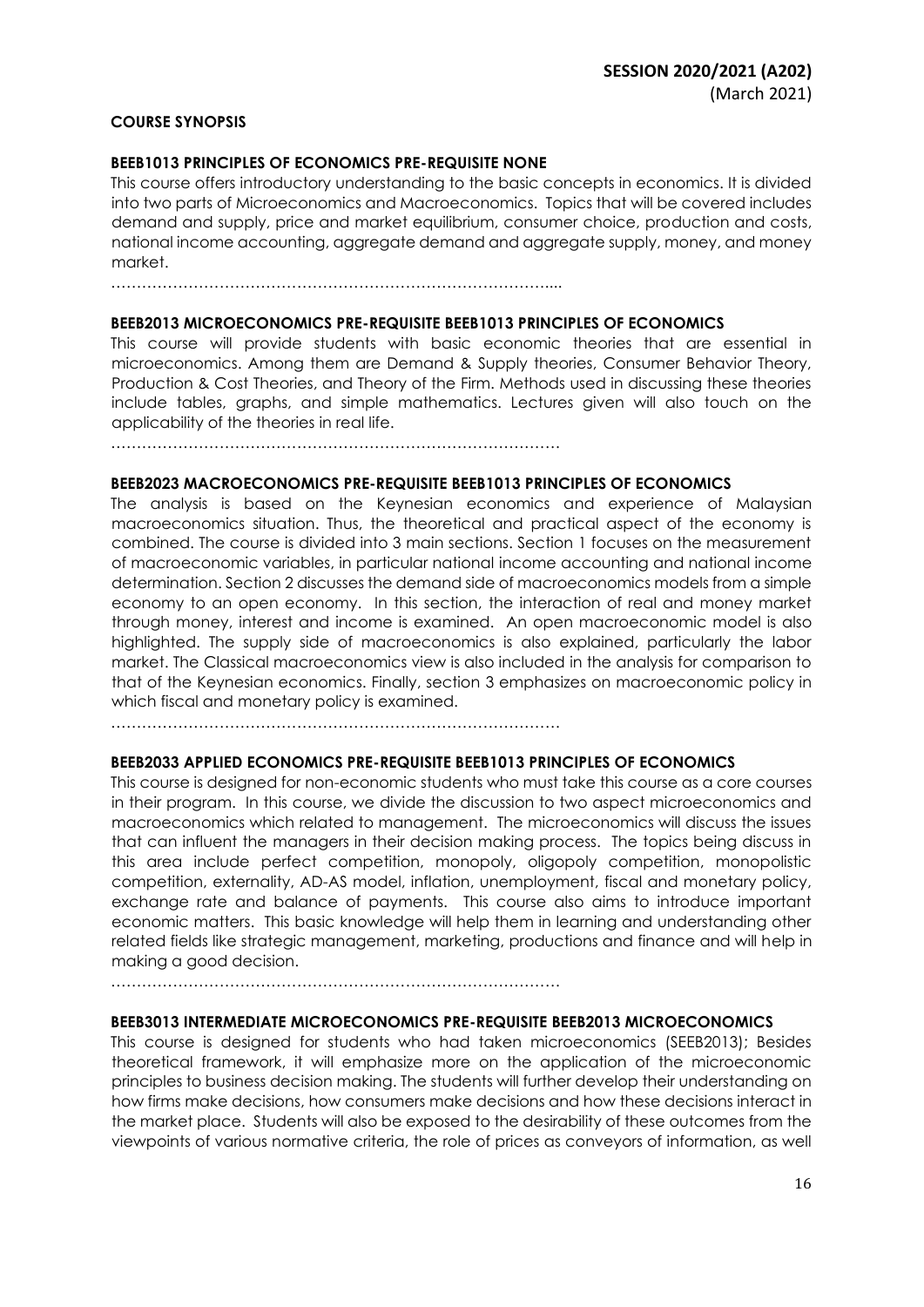as various market models. In addition, the market for inputs to the production process would also be explored.

……………………………………………………………………………

#### **BEEB3023 INTERMEDIATE MACROECONOMICS PRE-REQUISITE BEEB2023 MACROECONOMICS**

This course is the continuation of SEEB2023 Macroeconomics. Among the topics that are discussed in this course are macroeconomic theories explaining business cycle such as Classical, Keynesians, Monetarists, New Classical, and New Keynesians. The students will also be exposed to some advanced topics such as consumption behavior, investment, inflation and unemployment, money demand, and issues on economic growth as well as stabilization policies.

……………………………………………………………………………

#### **BEED1013 MALAYSIAN ECONOMY PRE-REQUISITE NONE**

This course is designed to study about the structure and issues problems of Malaysian economics based on the policies implementation since 1957. The topics covered: History of economics development in Malaysia; Macroeconomics issues such as economics growth, inflation, unemployment, balance of payment and government policy; Implementation of New Economics Policy; Situation of real sector, financial sector and public sector. Besides that, the issues about government policy will be discussed in this course.

……………………………………………………………………………

#### **BEED2013 DEVELOPMENT ECONOMICS PRE-REQUISITE BEEB1013 PRINCIPLES OF ECONOMICS**

This course discusses the theories and basic concept of economic development. The discussion focuses on the definition and on development, measurement of theories of development economics, factors of economic growth, issues on poverty and income distribution, population growth and unemployment. It also discusses on economic planning and government role in achieving economic development goals.

……………………………………………………………………………

#### **BEED3023 ECONOMIC PLANNING PRE-REQUISITE BEEB2013 MICROECONOMICS, BEEB2023 MACROECONOMICS**

This course includes both theoretical and quantitative aspects of economic planning. Students will be exposed to the definitions, history, the needs of economic planning especially in the third world countries, planning problems, tools used in economic planning etc. Quantitatively, development models will be used to illustrate how data will be used in understanding and solving problems faced by policy makers.

……………………………………………………………………………

### **BEED3043 PROJECT APPRAISAL PRE-REQUISITE BEEB2013 MICROECONOMICS, BEEB2023 MACROECONOMICS**

Each development project has to go through project cycle. One of the most important elements in project cycle is determining the viability of the project, to see whether it can be implemented or rejected. This course teaches how to do a project appraisal or evaluation. Among the topics covered in this course include project cycle, the post, present and future value of money, discounted value, differences between economic analysis and financial analysis, cash flow, techniques in project implementation and project management.

……………………………………………………………………………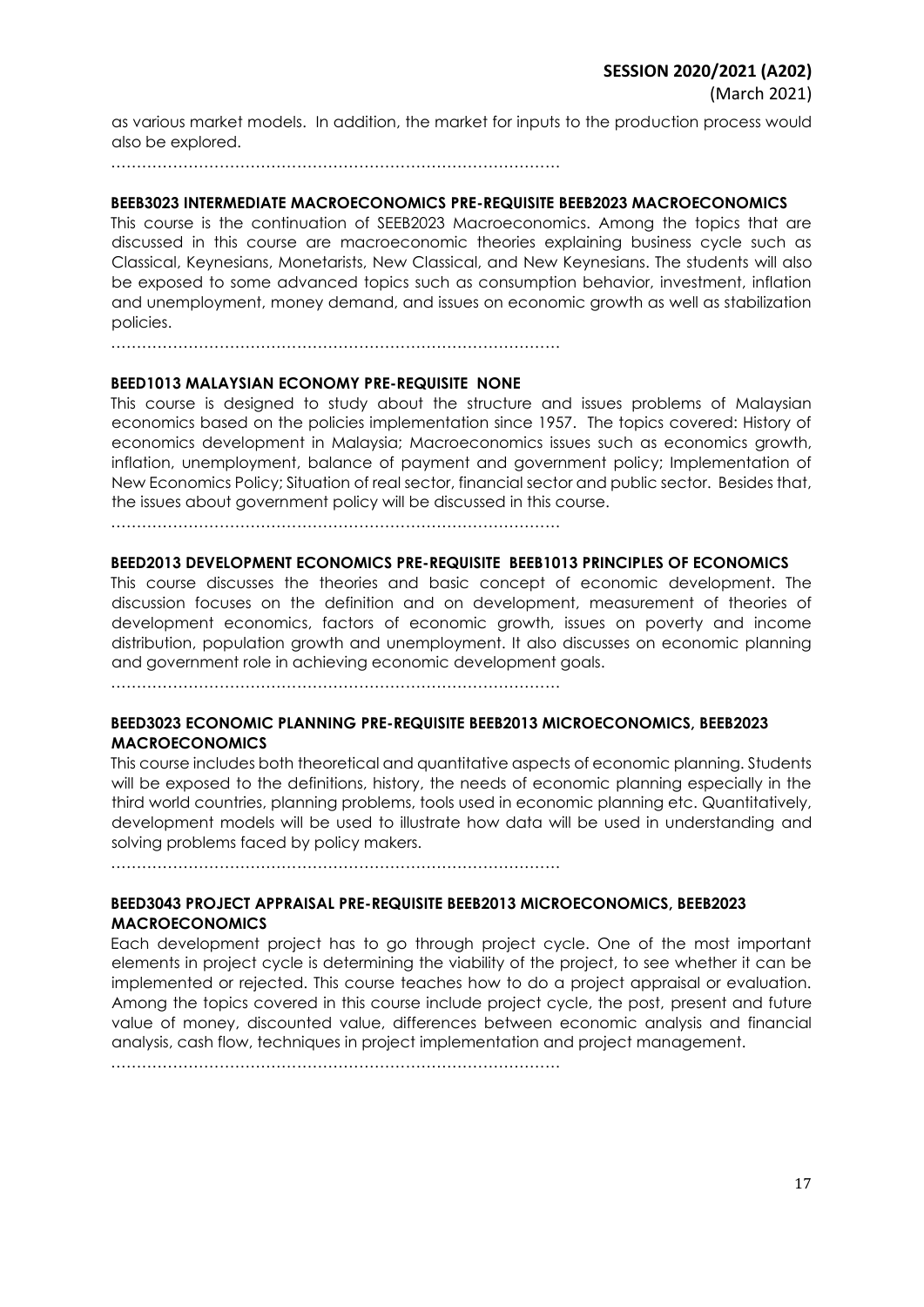### **BEEE3073 ENVIRONMENTAL ECONOMICS PRE-REQUISITE BEEB2013 MICROECONOMICS, BEEB2023 MACROECONOMICS**

This course is to show that the environment is not a separate entity from the economy. Its essence lies in a sequence of logical steps: assessing the "economic" importance of environmental degradation; looking for the "economic" course of degradation; and designing "economic" incentives to slow, halt and reverse that degradation.

…………………………………………………………………………....

## **BEEE3103 ECONOMIC ANALYSIS OF TOURISM PRE-REQUISITE BEEB2013 MICROECONOMICS, BEEB2023 MACROECONOMICS**

This subject studies macro and micro economic dimensions of tourism. Tourism industry in Malaysia has been identified as one of the key drivers in the growth of the services sector and assumes a greater role in economy development planning. Tourism not only solely contributes to the foreign exchange earnings but is also involved in various chains of economic activities. Hence, this course will discuss the effectiveness and contribution of tourism industry to the recent and future national economy development. Among the topics to be discussed are the definition and philosophy of tourism, economic analysis and tourism industry, the role of government to the tourism industry and the current issues in tourism economics.

……………………………………………………………………………

## **BEEI2053 LABOUR ECONOMICS PRE-REQUISITE BEEB1013 PRINCIPLES OF ECONOMICS**

The course introduces labour economics from both aspect of Micro and Macroeconomics. The microeconomics part will focus on the determinants of the demand and supply of labour, how the labour demand and supply interact to determine the wage rate and quantity of labour in equilibrium, and issues related to labour market. The macroeconomics aspects will discuss the aggregate of labour market such as distribution of income, labour productivity, employment and the effects of wage rate on price level. From time to time, students will be exposed to the global elements of labour market as well as the discussion on labour markets in Malaysia.

……………………………………………………………………………

## **BEEI3053 INDUSTRIAL ORGANIZATION PRE-REQUISITE BEEB2013 MICROECONOMICS, BEEB2023 MACROECONOMICS**

Industrial organization is a branch of microeconomics with a heavy emphasis on imperfect market structures, particularly oligopoly. Topics of discussion include price and quantity determination strategies, entry-deterrent strategies, collusion, product differentiation, advertising, technological progress and price discrimination. Even though those topics are initially discussed in light of the traditional theory of oligopoly, the contributions and criticisms from game theorists are duly presented.

……………………………………………………………………………

## **BEEI3063 INDUSTRIAL REGULATION PRE-REQUISITE BEEB2013 MICROECONOMIS, BEEB2023 MACROECONOMICS**

This course is about the interaction of government and markets, in theory and practice. In particular, this course will deal with the interaction of government policies and business operations in an economy that largely relies on the free enterprise systems. This course will also examine how public responds to the presence of monopoly through the enforcement of antitrust laws and regulation.

……………………………………………………………………………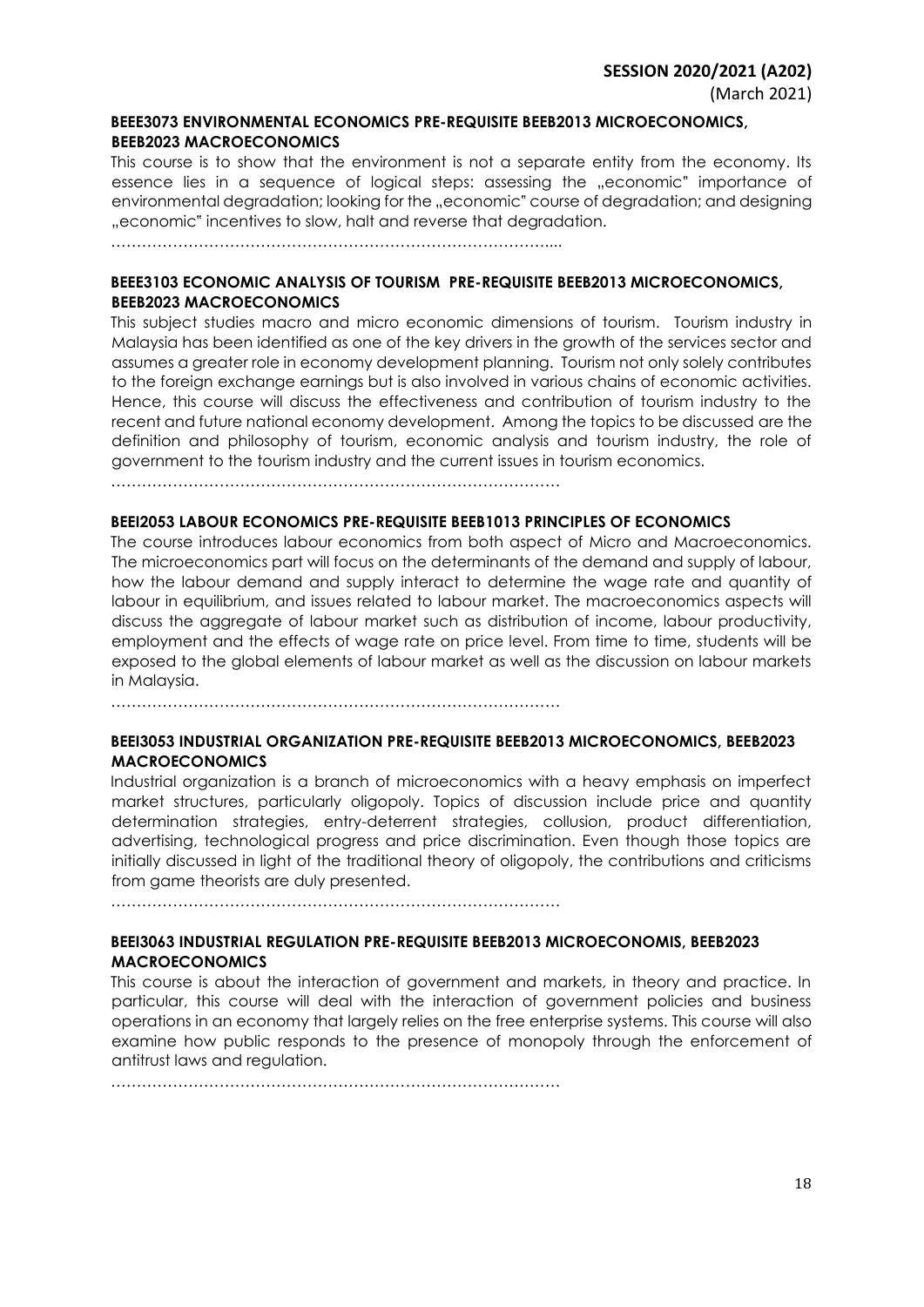### **SESSION 2020/2021 (A202)**

### **BEEM2033 MONETARY THEORY AND INSTITUTIONS PRE-REQUISITE BEEB1013 PRINCIPLES OF ECONOMICS**

This course discusses and examines the role of money, financial institutions and financial markets in the economy. Financial markets and institutions not only affect individuals decision making but also the flow of funds throughout the economy, which in turn affect business profits, economic variables such as interest rates and rate of inflation, the production of goods and services, and the economic well-being. To provide a better understanding of the subject matter, a theoretical and application of theories are used in the analysis of the topics covered. Among the topics discussed are role of money; financial markets, institutions and instruments; risk and term structure of interest rates, banking system and multiple deposit creation, and the role of Central Bank in the conduct of monetary policy.

……………………………………………………………………………

## **BEEM3043 MONETARY ECONOMICS PRE-REQUISITE BEEB2013 MICROECONOMICS, BEEB2023 MACROECONOMICS**

This course is a continuation from the "Theory and Financial Institutions" course. Topics that will be discussed in this course are traditional as well as modern monetary theories, the connection between monetary theories and issues/problems in macro monetary economics and monetary policies.

……………………………………………………………………………

## **BEEM3053 INVESTMENT THEORY PRE-REQUISITE BEEB2013 MICROECONOMICS, BEEB2023 MACROECONOMICS**

This course is to provide knowledge and understanding about the investment theory according to the economic approach. The course emphasis on studying real assets investment review using the perspective of microeconomics and macroeconomics. Financial investment is also discussed to provide exposure to students about the scope of the overall investment. Discussions in this course covering topics concerning the background of the investment, the difference of investment of financial assets and real assets, the concept of the value of money, risk and uncertainty, capital theory, determinant and the theory of investment, investment spending decisions by firms and the impact of government policy on investment activities.

……………………………………………………………………………

## **BEEP3013PUBLIC FINANCE PRE-REQUISITE BEEB2013 MICROECONOMICS, BEEB2023 MACROECONOMICS**

This course is specially designed for students in economics program who had fulfilled the pre requirement Microeconomics (BEEB2013). It provides a good theoretical framework for students to understand more about public sector economics. The course emphasizes more on the three basic roles of the government namely, allocation of resources, distribution, and stabilization function. In addition, expenditure policy will also be discussed with emphasis on two important issue, tax system and government expenditure.

……………………………………………………………………………

## **BEEP3083 HEALTH ECONOMICS PRE-REQUISITE BEEB2013 MICROECONOMICS, BEEB2023 MACROECONOMICS**

This course is about learning the relevance of economics in health and medical care via discussion of the fundamental concepts, theories and practices in the field of health economics. The strength of the course content is built on a microeconomics framework which focuses on how the economic resources are allocated to and within the health care sector, with highlight on the policy implications. Topics of discussion will include tools for economic analysis of health care, demand and supply of health (care), health insurance studies, the industrial organization and regulation of the health care sector, the role of technology and the labour issues.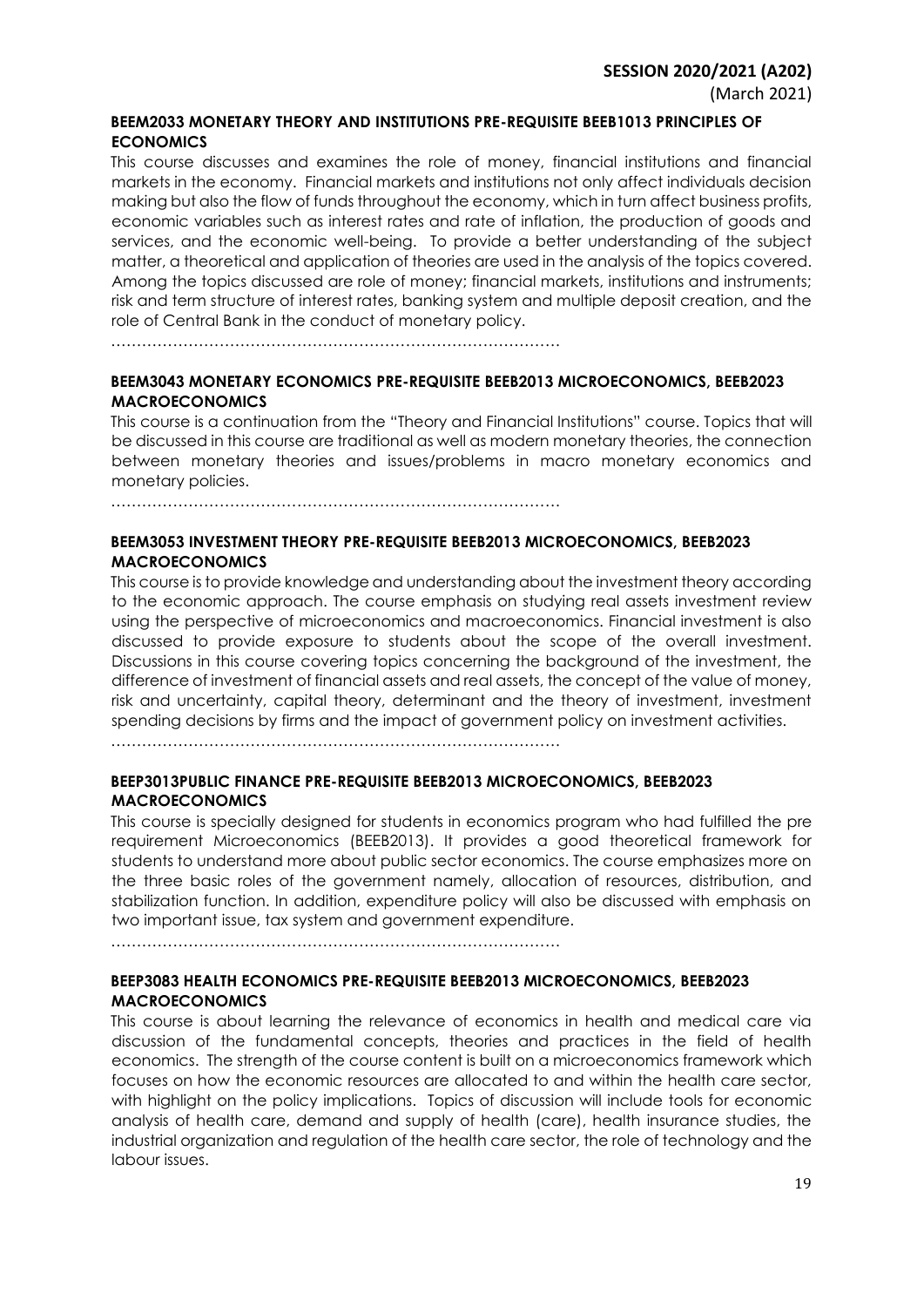……………………………………………………………………………

#### **BEEQ1013 INTRODUCTION TO MATHEMATICAL ECONOMICS PRE-REQUISITE NONE**

The course introduces basic Mathematical Method. The topics covered: number and sets, functions and relation, simultaneous equations, matrix algebra method, indefinite and definite integral.

……………………………………………………………………………

#### **BEEQ1023 INTRODUCTION TO STATISTICAL ECONOMICS PRE-REQUISITE NONE**

This course introduces the basic concepts and methods in statistics. The topics covered include the techniques of collecting, processing, and reporting statistical data, summarising the data, and making statistical inference from the data.

……………………………………………………………………………

## **BEEQ2013 MATHEMATICAL ECONOMICS PRE-REQUISITE BEEQ1013 INTRODUCTION TO MATHEMATICAL ECONOMICS**

The objectives of this course are to provide an understanding of the use of mathematical methods and techniques in economic analysis. This course is divided into five (5) main parts: an introduction to mathematical economics, equilibrium (or static) analysis, comparative static analysis, optimization problem (without and with constraints), and dynamic analysis. The approach used exposes students to the use of mathematical methods and techniques such as matrix algebra, derivatives, differentials, and integration in solving economic problems. After taking this course, students are expected to be able to analyze micro and macroeconomic problem by using those mathematical methods and applying them in other courses.

……………………………………………………………………………

## **BEEQ2023 BASIC ECONOMETRICS PRE-REQUISITE BEEQ1023 INTRODUCTION TO STATISTICAL ECONOMICS OR SQQS2013 APPLIED STATISTICS**

This course introduces basic econometrics to students. This course will expose students to quantitative methods that are frequently used in econometric research, and to enhance the student"s ability in understanding and implementing quantitative economic analysis.

……………………………………………………………………………

## **BEEQ3013 ECONOMETRICS PRE-REQUISITE BEEQ2023 BASIC ECONOMETRICS**

This course is an extension of the Quantitative Methods course, and will stress on econometric theory and its applications. The main topics covered are issues related to departures from classical assumption, maximum likelihood methods, simultaneous equations model, and regression model using dummy variables, stochastic explanatory variables, and dynamic econometric models. Probit, Logit and Tobit models will also be discussed in this course.

………………………………………………………………………….

## **BEER3043 RESEARCH METHODS PRE-REQUISITE BEEB2013 MICROECONOMICS, BEEB2023 MACROECONOMICS**

The course elucidates the nature and processes involved in research, especially in the social sciences, such as economics, sociology and psychology, and their allied areas. Although the emphasis is on survey research, other research approaches are also discussed. The course begins with the philosophy of knowledge, definition of research, scientific method in research, and ethics in research. The important steps in planning a research project, such as problem identification and formulation, formulation of the research questions, developing the study objectives, reviewing related literature, formulation of model and research hypotheses, gathering and analyzing the data and testing the hypotheses, and presenting the final report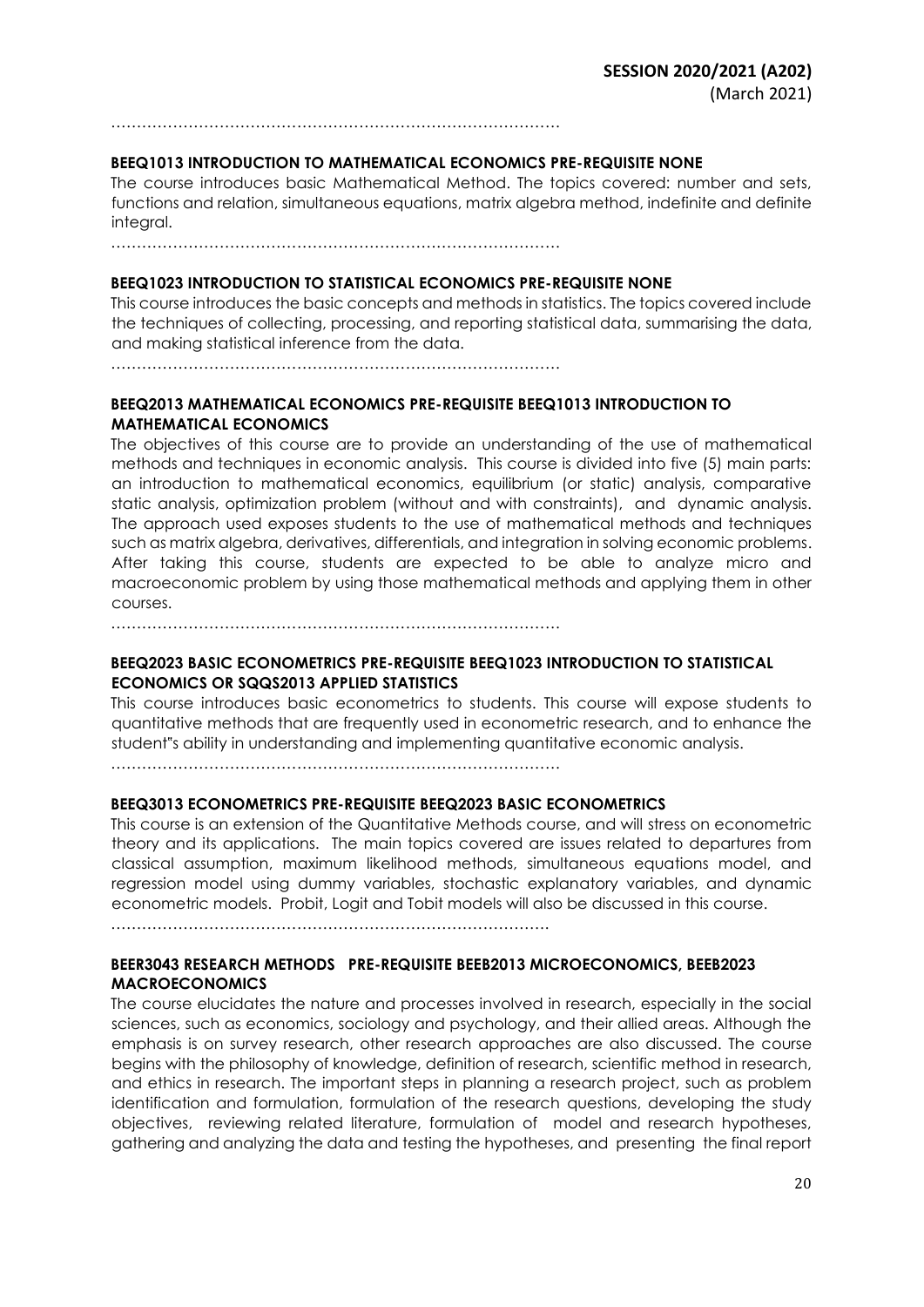## **SESSION 2020/2021 (A202)**

will be covered. The course also discusses, in detail, the preparation involved in writing a research proposal that is likely to be approved by relevant agencies or institutions.

……………………………………………………………………………

## **BEER3996 ACADEMIC RESEARCH PAPER PRE-REQUISITE BEER3043 RESEARCH METHODS**

Research activities leading to research paper or equivalent scholarly project; A supervised individual work that provides the opportunity to pursue topics in breadth and depth, and to apply the tools of economic analysis; Research on mutual topics, to students and faculty. This course is normally taken during the final semester of the program.

……………………………………………………………………………

## **BEES3033 HISTORY OF ECONOMIC THOUGHTS PRE-REQUISITE BEEB2013 MICROECONOMICS, BEEB2023 MACROECONOMICS**

This course discusses the history of economic thought and the people that have contributed to its development. For each important school of thought, five major questions will be answered: What was the historical background of the school? What were the major tenets of the school? Whom did the school benefit or seek to benefit? How was the school valid, useful, or correct in its time? And which tenets of the school became lasting contributions?

……………………………………………………………………………

## **BEES3053 CURRENT ECONOMIC ISSUES PRE-REQUISITE BEEB2013 MICROECONOMICS, BEEB2023 MACROECONOMICS**

This course discusses current issues in economics – primarily Economics of globalization and international corporate business. The main topics includes trade blocks – AFTA, EU, NAFTA, and Financial liberalization, technology transfers and multinationals in the context of IT, and the new economy. Other topics that will also be discuss are trend in economic growth, and sustainable corporate ventures.

……………………………………………………………………………

## **BEES3093 ISLAMIC ECONOMIC SYSTEM AND THOUGHTS PRE-REQUISITE BEEB2013 MICROECONOMICS, BEEB2033 MACROECONOMICS**

Islam is a complete way of life that covers all of the life aspects including the economy. Therefore this course provides preliminary understanding and basic knowledge of the principles of Islamic economic. This course discusses the main contributions of Islamic thinkers, the factors that influence their thought and the connection of the thought with the current economic issues. This course will also cover Islam as ad-deen; philosophy of Islamic Economic; the definition, scope and objective of Islamic economic; special aspects of Islamic economic and a comparative study between the Islamic and other economic systems.

……………………………………………………………………………

### **BEET2013 INTERNATIONAL ECONOMICS PRE-REQUISITE BEEB1013 PRINCIPLES OF ECONOMICS**

This course introduces a basic theory of international trade, which includes international trade and international finance. Graphical analysis is used to understand various basic theories of international economics. Application of theories is also provided through discussions of current issues in the international trade and monetary relations.

……………………………………………………………………………

## **BEET3013 INTERNATIONAL TRADE PRE-REQUISITE BEEB2013 MICROECONOMICS, BEEB2023 MACROECONOMICS**

This course covers in detail the basic trade theory which includes: The basic theory of international trade, Neo-classical trade theory, Demand and Supply, Offer Curve and the Terms of Trade; Factor Endowments and the Heckscher - Ohlin Theory, New Trade Theories and Intra-industry trade, International Trade Policy, Tariff, Nontariff Trade Barriers, Political